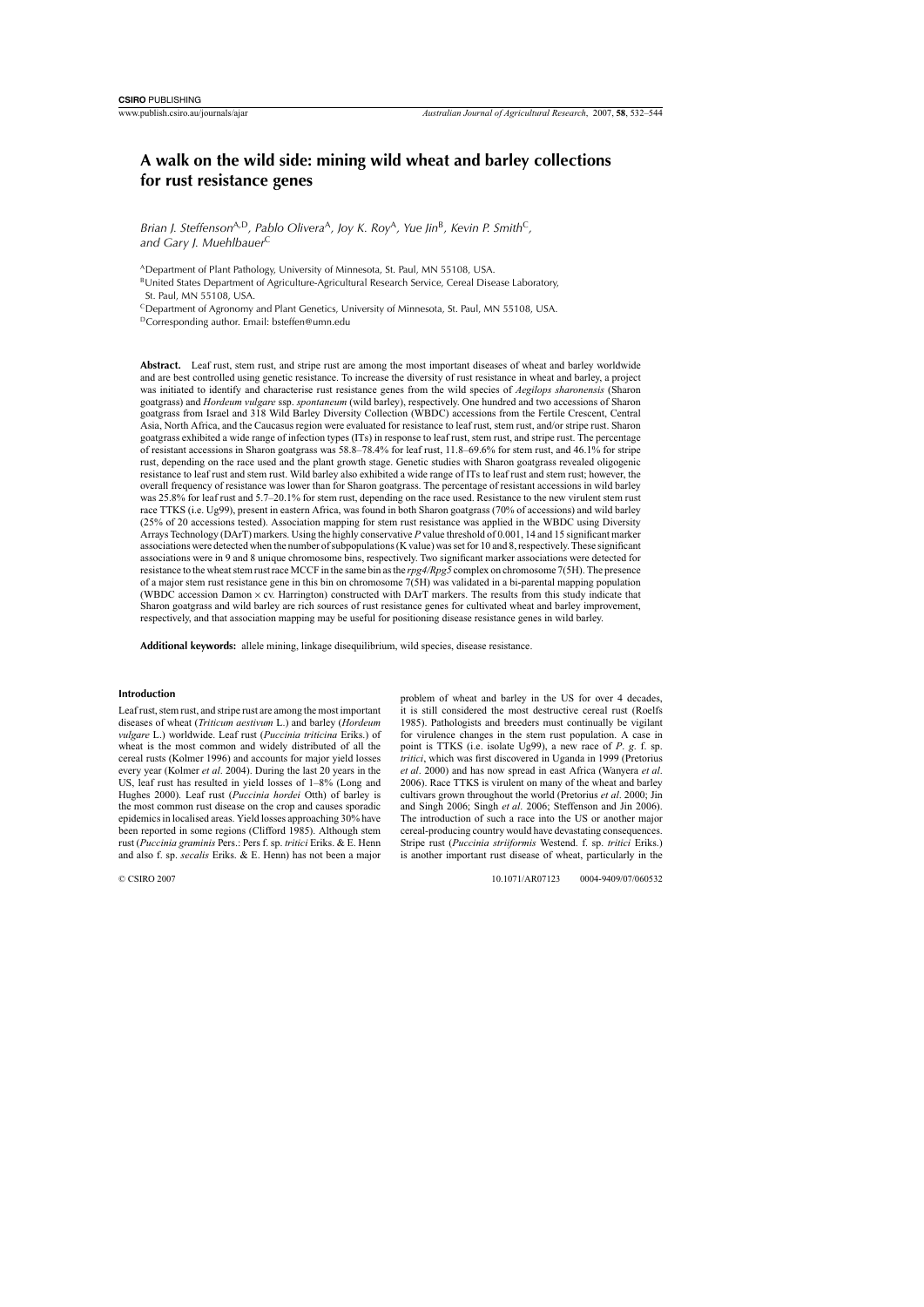cool and moist regions of the Pacific Northwest. Since 2000, this disease has become increasingly important on wheat in the south-central states and central Great Plains, a region previously considered non-congenial to the pathogen (Chen *et al*. [2002\).](#page-10-1) In 2003, total yield losses to stripe rust in the US were estimated at 86 million bushels (4.8% of wheat production), making it the most important rust disease of wheat over the past few years (Long and [Hughes](#page-11-2) 2000). Stripe rust (*Puccinia striiformis* Westend. f. sp. *hordei* Eriks.) of barley is a relatively new pathogen to the US as it was first found in 1991 in Texas ([Brown](#page-10-2) *et al*. 2001). Since this time, the pathogen has rapidly spread across the western US. Losses approaching 50% were reported in barley due to stripe rust in Mexico ([Brown](#page-10-2) *et al*. 2001).

The cereal rust diseases can be effectively controlled by fungicides (Cook *et al*. [1999;](#page-10-3) [Brown](#page-10-2) *et al*. 2001). However, the high cost of fungicide treatments and increasing environmental concerns about their use make the deployment of resistant cereal cultivars a more sound control strategy. The use of resistant cultivars to control rust diseases requires the availability of many sources of resistance to counter the continuing evolution of new virulence types in the pathogen populations ([Gill](#page-11-7) *et al*. 1985). Since the time of first domestication, the genetic diversity of cereal crops has been continuously eroded. Thus, it is imperative that their gene pools be expanded by incorporating new resistance genes into breeding programs. In this regard, the wild relatives of wheat and barley offer diverse sources of unique alleles for cultivated cereal improvement ([Pasquini](#page-11-8) 1980). At the University of Minnesota, we initiated a project to identify new rust resistance alleles for wheat and barley from the wild species of *Aegilops sharonensis* Eig (Sharon goatgrass) and *Hordeum vulgare* L.ssp.*spontaneum* (C. Koch) Thell. (wild barley), respectively.

*Aegilops* is the most closely related genus to *Triticum* ([Gill](#page-11-9) and Friebe 2002) and comprises 23 species that include diploid, tetraploid, and hexaploid genomes(van [Slageren](#page-11-10) 1993).*Aegilops* species such as *Ae. umbellulata*, *Ae. speltoides*, *Ae. squarrosa*, *Ae. longissima*, and *Ae. comosa* are known to be rich sources of resistance to various pathogens and pests [\(Pasquini](#page-11-8) 1980; Gill *et al*. [1985;](#page-11-7) Alam and [Gustafson](#page-10-4) 1988; [Manisterski](#page-11-11) *et al*. 1988; [Anikster](#page-10-5) *et al*. 1992, [2005\),](#page-10-6) and many resistance genes from them have been transferred to wheat. Sharon goatgrass  $(2n = 2x = 14$ , with a S<sup>sh</sup> or S<sup>1</sup> genome formula) is a diploid speciesthat belongsto the section Sitopsis of the genus *Aegilops* (van [Slageren](#page-11-10) 1993). Like all members of the Sitopsis, it belongs to the secondary gene pool of wheat, sharing homoeology with the wheat B genome (Jiang *et al*. [1994;](#page-11-12) Friebe *et al*. [1996\).](#page-11-11) The species is endemic to the Coastal Plain of Israel and southern Lebanon (Kimber and [Feldman](#page-11-4) 1987; van [Slageren](#page-11-10) 1993; [Kutiel](#page-11-13) 1998; [Millet](#page-11-14) *et al*. 2006), a very limited geographical area that extends for about 200 km from north to south and no more than 15 km east from the Mediterranean Sea. The importance of Sharon goatgrass as a source of leaf rust and stem rust resistance is well documented ([Gerechter-Amitai](#page-11-15) and Loegering 1977; [Pasquini](#page-11-8) 1980; Gill *et al*. [1985;](#page-11-7) [Manisterski](#page-11-11) *et al*. 1988; [Anikster](#page-10-5) *et al*. 1992, [2005\),](#page-10-6) yet only a few studies have been advanced to introgress this resistance into wheat [\(Antonov](#page-10-7) and Marais 1996; [Marais](#page-11-9) *et al*. 2003, [2006\).](#page-11-16) Additional research is warranted to exploit the genetic diversity for rust resistance that is present in Sharon goatgrass.

*Hordeum vulgare* ssp. *spontaneum* is the progenitor of cultivated barley (von [Bothmer](#page-10-8) *et al*. 2003). Its natural range spans from Greece, Egypt, Libya, Israel, Lebanon, Syria, and Turkey in the west through Iraq, Iran, Afghanistan, Turkmenistan, and western Pakistan in the east. Wild barley grows over a remarkably wide range of ecological habitats. Not surprisingly, it exhibits a tremendous level of genetic diversity for both abiotic and biotic stresses (von [Bothmer](#page-10-8) *et al*. 2003). The long co-evolution of this subspecies with various pathogens in its natural range makes it one of the most important sources of disease resistance genes for cultivated barley ([Fetch](#page-10-9) *et al*. 2003). In particular, wild barley is considered a rich source of resistance genes to leaf rust, stem rust, and stripe rust ([Moseman](#page-11-17) *et al*. 1990; Fetch *et al*. [2003;](#page-10-9) B. Steffenson and L. Jackson, unpublished data).

To effectively utilise rust resistance genes from these wild species, additional genetic characterisation is required. This is usually done using standard bi-parental crosses and molecular mapping to determine the number and chromosomal location of rust resistance genes ([Ecker](#page-10-10) *et al*. 1990; Yang *et al*. [2003\).](#page-12-2) An alternative means for mapping and tagging rust resistance genes that does not require bi-parental crosses is association mapping. With association mapping (also referred to as linkage disequilibrium [LD] mapping), statistical assessments are made for associations between genotypes (i.e. molecular markers) and phenotypes in reference germplasm sets [\(Buntjer](#page-10-11) *et al*. 2005). This technique can be applied to different sets of germplasm (including raw wild accessions of a crop species) without the need for making crosses or screening progeny. The purpose of this paper is to summarise our research on identifying and characterising rust resistance genes from both Sharon goatgrass and wild barley.

#### **Materials and methods**

#### *Plant materials*

#### *Sharon goatgrass*

One hundred and two accessions of Sharon goatgrass were evaluated forrustresistance [\(Olivera](#page-11-18) *et al*. 2007).The accessions were from 11 different collection sites in Israel and covered the entire distribution area of the species within the country (Millet *et al*. [2006\).](#page-11-14) Prior to rust evaluation, all accessions were increased in greenhouse and nethouse.

To investigate the genetics of resistance to leaf rust (races THBJ and BBBB) and stem rust (races TTTT and TPMK) in Sharon goatgrass, a cross was made between the resistant accession 1644 (from Ashdod) and susceptible accession 1193 (from Hefzi Bah). Single  $F_1$  seeds were grown to produce segregating  $F_2$  populations (lots #1 and #2) for the rust evaluations. Then, single  $F_2$  plants were grown to obtain  $F_{2:3}$  families for confirmation of  $F_2$  results or for the first determination of inheritance for resistance to other rust cultures.  $F_2$  seed from lot #1 was evaluated sequentially to leaf rust race THBJ and then stem rust race TTTT at the seedling stage. At the adult plant stage, these same  $F_2$  plants were inoculated with leaf rust race THBJ on the flag and flag-1 leaves and with stem rust race TTTT on the upper two internodes of the plants. Care was taken to not overspray the respective pathogens onto the other target tissue. The lot #1  $F_2$  plants generated ample  $F_{2:3}$  seed.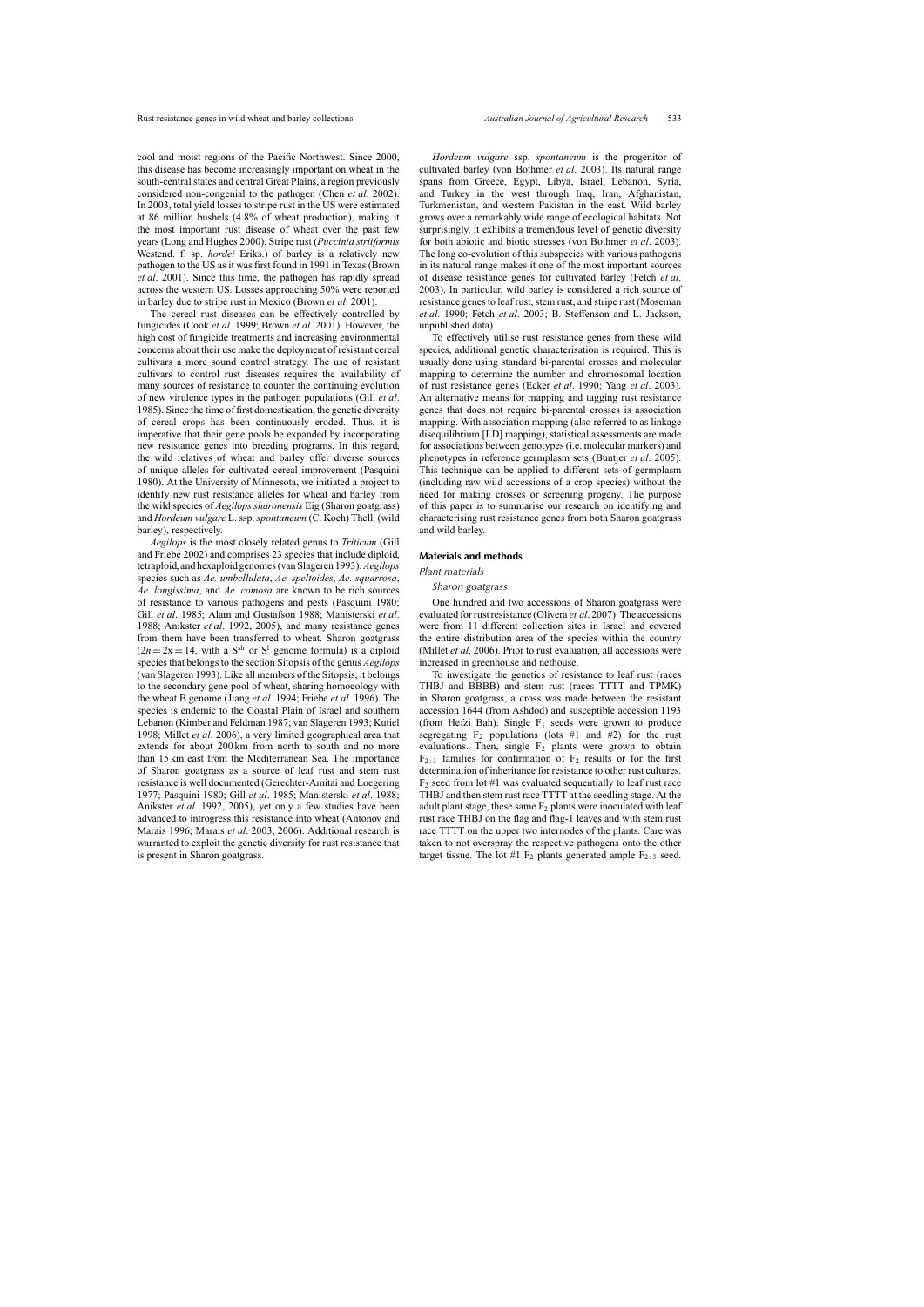These  $F_{2:3}$  families were tested for their seedling reaction to leaf rust races THBJ and BBBB and also stem rust race TTTT in 3 separate experiments.  $F_2$  seed from lot #2 was inoculated with stem rust race TPMK at the seedling stage only.

#### *Wild barley*

Three hundred and eighteen wild barley accessions were assembled for the Wild Barley Diversity Collection (WBDC) by Dr Jan Valkoun (Barley Curator, ICARDA, Aleppo, Syria) and B. Steffenson. Most accessions (314) were from the ICARDA genebank, but a few (4) were from the wild barley collection at the University of Minnesota. The accessions for the WBDC were selected based on various ecogeographic characters (e.g. longitude/latitude, elevation, high/low temperature, rainfall, soil type) and were from 19 different countries, mostly in the Fertile Crescent (77.4%), but also Central Asia (15.7%), North Africa (3.8%), and the Caucasus region (2.8%) (Table 1). The origin of accession OUH602 is not known. Single plant selections were made from the raw accessions, selfed twice, and then tested for their reaction to leaf and stem rust.

# *Rust pathogens for evaluating resistance in Sharon goatgrass*

Information about the rust pathogens used in the Sharon goatgrass phenotyping tests is summarised in [Table](#page-3-0) 2. The rust races were selected based on their differential virulence pattern and/or importance in agriculture [\(Olivera](#page-11-18) *et al*. 2007). Prior to being used for inoculation, all rust races were verified for virulence phenotype, purified, and then increased on a susceptible wheat cultivar. Urediniospores were then stored in glass ampoules at −80◦C until need for inoculation.

**Table 1. Number and percentage of wild barley accessions in the Wild Barley Diversity Collection listed by country of origin**

| Country      | No. of accessions | Percentage of accessions |  |  |
|--------------|-------------------|--------------------------|--|--|
| Afghanistan  | 7                 | 2.20                     |  |  |
| Armenia      | 1                 | 0.31                     |  |  |
| Azerbaijan   | 7                 | 2.20                     |  |  |
| Cyprus       | 3                 | 0.94                     |  |  |
| Egypt        | 1                 | 0.31                     |  |  |
| Iran         | 19                | 5.97                     |  |  |
| Iraq         | 10                | 3.14                     |  |  |
| Israel       | 41                | 12.89                    |  |  |
| Jordan       | 61                | 19.18                    |  |  |
| Kazakhstan   | 3                 | 0.94                     |  |  |
| Lebanon      | 19                | 5.97                     |  |  |
| Libya        | 8                 | 2.52                     |  |  |
| Pakistan     | $\overline{2}$    | 0.63                     |  |  |
| Russia       | 1                 | 0.31                     |  |  |
| Syria        | 73                | 22.96                    |  |  |
| Tajikistan   | 7                 | 2.20                     |  |  |
| Turkey       | 23                | 7.23                     |  |  |
| Turkmenistan | 18                | 5.66                     |  |  |
| Uzbekistan   | 13                | 4.09                     |  |  |
| Unknown      | 1                 | 0.31                     |  |  |
| Total        | 318               | 100                      |  |  |

#### *Rust pathogens for evaluating resistance in wild barley*

Information about the rust pathogens used in the wild barley phenotyping tests is summarised in [Table](#page-3-0) 2. Race MCJ (isolate ND8702) of *P*. *hordei* was used for the leaf rust evaluation. It has been one of the most common leaf rust races in the US for some time and possesses a relatively narrow virulence spectrum. Three races (MCCF, QCCJ, and TTKS) of wheat stem rust (*P*. *g*. f. sp. *tritici*) and 1 isolate (92-MN-90) of rye stem rust (*P*. *g*. f. sp. *secalis*) were used in the study. These races were selected for their ability to detect various stem rust resistance genes in cultivated barley and also for their importance in agriculture. Race MCCF differentiates cultivars with and without the stem rust resistance *Rpg1* [\(Steffenson](#page-12-3) *et al*. 1993; Sun and [Steffenson](#page-12-4) 2005). Race QCCJ is virulent for *Rpg1*, but is useful for differentiating cultivars with and without *rpg4* [\(Jin](#page-11-19) *et al*. 1994; Sun and [Steffenson](#page-12-4) 2005). Race TTKS is not only virulent for wheat cultivars with *Sr31*, but also barley cultivars with the widely used gene *Rpg1*. To assess whether resistance to race TTKS exists in wild barley, a subset of 20 accessions exhibiting resistance to races MCCF and QCCJ were tested to this race. Isolate 92-MN-90 of *P. g.* f. sp. *secalis* was selected for this study because it is virulent for *Rpg1*, but is useful for differentiating barley accessions with and without *Rpg5* (formally designated as *RpgQ*) (Sun and [Steffenson](#page-12-4) 2005). Prior to being used for inoculation, the rust races used for barley were verified for virulence phenotype, purified, and then increased on a susceptible wheat or barley cultivar. Urediniospores were then stored in glass ampoules at −80◦C until need for inoculation.

# *Plant growth conditions, inoculation protocols and disease assessment for Sharon goatgrass*

Plants were grown according to the methods given in [Olivera](#page-11-18) *et al*. (2007). All accessions were evaluated to leaf rust, stem rust, and stripe rust at the seedling stage. In addition, adult plant tests were conducted with leaf rust race THBJ and stem rust race TTTT. Inoculation and disease assessment protocols were done as described by [Olivera](#page-11-18) *et al*. (2007) with one exception; in the study of the genetics of resistance,  $F_2$  seedlings were inoculated with stem rust race TTTT at 3–4-leaf stage instead of the 2-leaf stage. For the summary of data, infection types (ITs) from 0 to 1 were considered indicative of resistance, 2 of an intermediate reaction, and 3 to 4 of susceptibility. Accessions were classified as heterogeneous if they clearly contained both resistant and susceptible plants, resistant and intermediate plants, or susceptible and intermediate plants. All experiments were done in a completely randomised design with one replicate and were repeated at least once.

# *Plant growth conditions, inoculation protocols and disease assessment for wild barley*

Experiments with all rusts except race TTKS of *P*. *g*. f. sp. *tritici* were done at the Plant Growth Facility on the St. Paul campus of the University of Minnesota. Three seeds from each WBDC accession were planted in plastic cones filled with a 50 : 50 mixture of soil and Metro Mix 200 (Vermiculite, peat moss, Perlite, and sand) and fertilized with Osmocote 14-14-14 (Scott's Co., Marysville, OH: 1.4 g per cone) and Peters Dark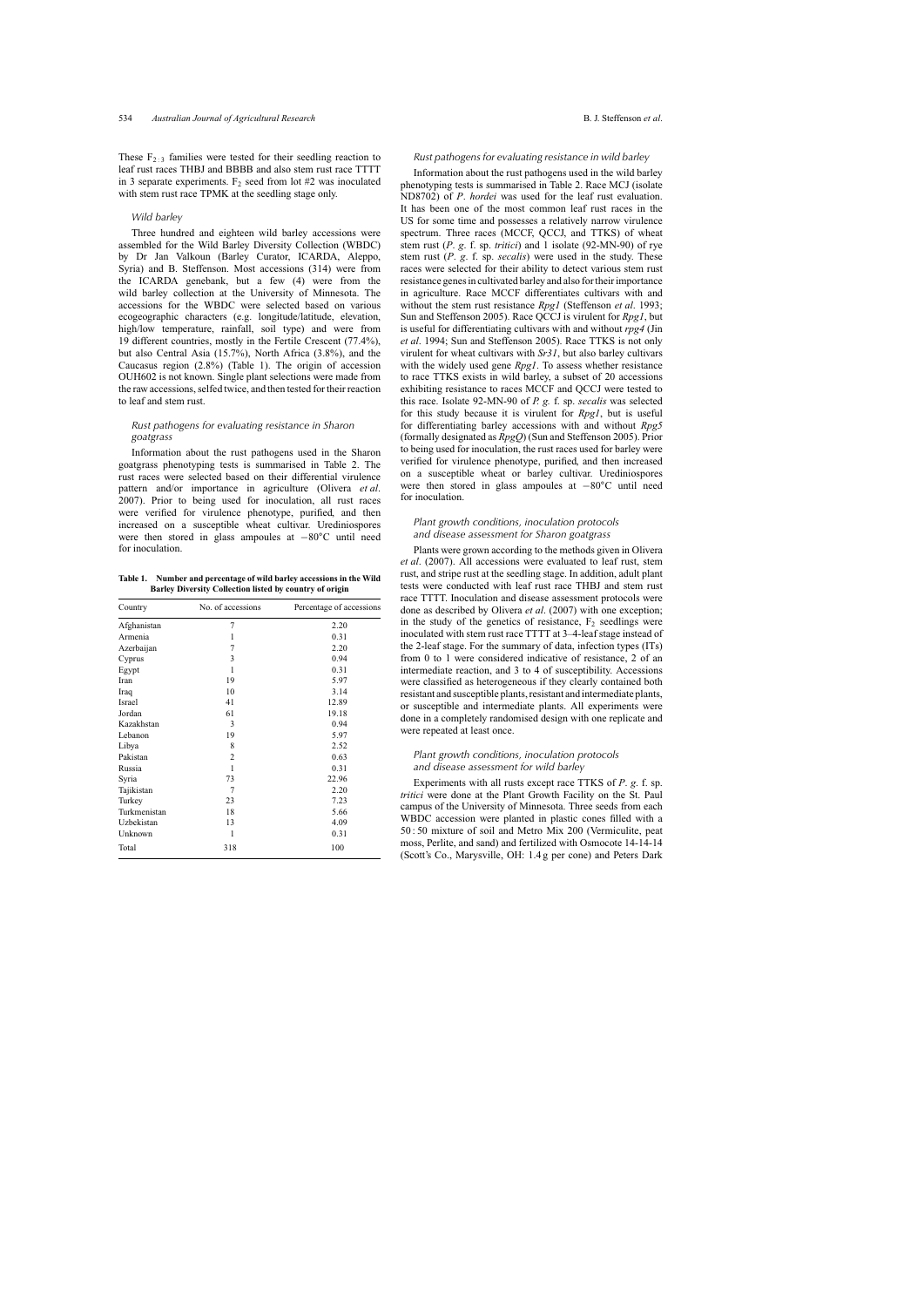| Pathogen                             | Race          | Isolate       | Host evaluated                      | Virulence/avirulence formula                                                             | Source                                                                                                  |
|--------------------------------------|---------------|---------------|-------------------------------------|------------------------------------------------------------------------------------------|---------------------------------------------------------------------------------------------------------|
| Puccinia triticina                   | <b>THBJ</b>   | 99ND588DLL    | Sharon goatgrass                    | Lr1, 2a, 2c, 3a, 16, 26, 10, 14a,<br>18/Lr9, 24, 3ka, 11, 17, 30, B                      | J. Kolmer, USDA-ARS, Cereal<br>Disease Lab., St. Paul, MN                                               |
| P. triticina                         | <b>BBBB</b>   | $\mathcal{A}$ | Sharon goatgrass                    | $Lr$ <sup>B</sup> /Lr1, 2a, 2c, 3a, 9, 16, 24,<br>26, 3ka, 11, 17, 30, B, 10,<br>14a, 18 | J. Kolmer, USDA-ARS, Cereal<br>Disease Lab., St. Paul, MN                                               |
| P. hordei                            | <b>MCJ</b>    | ND8702        | Wild barley                         | Rph1, 4, 8, 10, 11/Rph2, 3, 5, 6,<br>7, 9, 12, 13, 14, 15                                | B. Steffenson, University of<br>Minnesota, St. Paul, MN                                                 |
| P. graminis f. sp.<br>tritici        | <b>TTTT</b>   | 02MN84A-1-2   | Sharon goatgrass                    | Sr5, 21, 9e, 7b, 11, 6, 8a, 9g, 36,<br>9b, 30, 17, 9a, 9d, 10,<br>$Tmp/Sr-B$             | Y. Jin, USDA-ARS. Cereal<br>Disease Lab., St. Paul, MN                                                  |
| <i>P. graminis</i> f. sp.<br>tritici | <b>TPMK</b>   | 95NE115-A     | Sharon goatgrass                    | Sr5, 21, 9e, 7b, 11, 8a, 9g, 36, 17,<br>9d, 10, Tmp/Sr6, 9b, 30, 9a                      | J. Kolmer, USDA-ARS, Cereal<br>Disease Lab., St. Paul, MN                                               |
| P. graminis f. sp.<br>tritici        | <b>TTKS</b>   | 99UGA         | Sharon goatgrass and<br>wild barley | Sr5, 21, 9e, 7b, 11, 6, 8a, 9g, 9b,<br>30, 17, 9a, 9d, 10/Sr36, Tmp                      | Y. Jin, USDA-ARS, Cereal<br>Disease Lab., St. Paul, MN                                                  |
| P. graminis f. sp.<br>tritici        | QCCJ          | $QCC-2$       | Wild barley                         | Sr5, 21, 9g, 17, 9d, 10/Sr9e, 7b,<br>11, 6, 8a, 36, 9b, 30, 9a, Tmp                      | J. Miller, USDA-ARS, Northern<br>Crop Science Lab., Fargo, ND                                           |
| P. graminis f. sp.<br>tritici        | <b>MCCF</b>   | $A-1$         | Wild barley                         | Sr5, 7b, 9g, 17, 10, Tmp/Sr21, 9e,<br>11, 6, 8a, 36, 9b, 30, 9a, 9d                      | J. Miller, USDA-ARS, Northern<br>Crop Science Lab., Fargo, ND                                           |
| P. graminis f. sp.<br>secalis        | $\mathcal{A}$ | 92-MN-90      | Wild barley                         | $\mathcal{A}$                                                                            | A. Roelfs, USDA-ARS, Cereal<br>Disease Lab., St. Paul, MN                                               |
| P. striiformis f. sp.<br>tritici     | <b>PST-78</b> | $\mathcal{A}$ | Sharon goatgrass                    | Yr1, 3, 11, 12, 16, 17, 18, 19,<br>20/Yr2, 4, 5, 6, 7, 8, 9, 10, 13,<br>14, 15           | X. Chen, USDA-ARS, Wheat<br>Genetics, Physiology, Quality,<br>and Disease Research Unit,<br>Pullman, WA |

<span id="page-3-0"></span>Table 2. Race, isolate designation, virulence phenotype, and source of rust pathogens used to assess resistance in Sharon goatgrass and wild barley

ANot applicable or not available.

BIindicates no differential in the virulence or avirulence category.

Weather 15-0-15 (Scott's Co., Marysville, OH: 150 g per gallon at 1/16 dilution). Seeds were incubated at 4◦C for a week in order to break possible dormancy and then transferred to a growth chamber (20–22◦C with 14 h photoperiod provided by 160 W VHO and 60 incandescent lamps). Plants were inoculated with rust when the first leaves were fully expanded, 7 days after being placed in the growth chamber. Inoculation protocols for leaf rust and stem rust were as described by Fetch *et al*. [\(2003\)](#page-10-9) and Sun and [Steffenson](#page-12-4) (2005), respectively. The only difference in the methodology was that the rust concentration used in the present study was 0.025 mg per plant instead of 0.04 mg [\(Fetch](#page-10-9) *et al*. 2003) or 0.035 mg (Sun and [Steffenson](#page-12-4) 2005) per plant.

After the infection period, plants were placed in the controlled environment of the growth chamber. The incubation temperature was 19–21◦C for all of the rusts, except race MCCF. For race MCCF, the temperature was set to 22–25<sup>°</sup>C because this environment is more conducive for the separation of genotypes with and without the gene *Rpg1* [\(Sun](#page-12-4) and [Steffenson](#page-12-4) 2005).

Evaluations for resistance to race TTKS were done at the USDA Cereal Disease Laboratory during the winter months. The methods used for this test were as follows. Four seeds from each of the 20 selected WBDC accessions were placed on moist filter paper sealed in Petri dishes at 4◦C for 6 days in order to break possible dormancy. The plates were then placed at room temperature for one day. The pre-germinated seeds were then planted in square plastic pots ( $7 \times 7$  cm) filled with a 50 : 50 mixture of soil and Metro Mix 200. A water soluble fertiliser (20-20-20, N-P-K) was applied at plant emergence,

upon removal from the mist chamber, and again 1 week later. Plants were grown in a greenhouse at 22◦C with supplemental lighting provided by 1000 W sodium vapor lamps for 14 h per day. Plants were inoculated with race TTKS when the first leaves were fully expanded, 7 days after being placed in the greenhouse. Inoculation protocols were as described by Sun and [Steffenson](#page-12-4) (2005), except that 0.025 mg ofrust was applied per plant instead of 0.035 mg. After the infection period, plants were placed in the controlled environment of the growth chamber set at 20°C with a 14 h photoperiod provided by 160 W VHO fluorescent and 60 W incandescent lamps.

Leaf and stem rust reactions were rated 12–13 days postinoculation using scales modified from Levine and [Cherewick](#page-11-20) (1952) and Miller and [Lambert](#page-11-21) (1955), respectively. For the summary of data, ITs from 0 to 1 were considered indicative of a resistant host response, 2 of a moderately resistant response, 3–2 of a moderately susceptible response, and 3 to 4 of a susceptible response. All experiments were done in a completely randomised design with 1 replicate and were repeated at least 3 times.

# *Genotyping wild barley for studies on the feasibility of association mapping of stem rust resistance genes*

# *DNA extraction*

DNA was extracted from single-plant selections of each wild barley accession for subsequent genotyping with molecular markers. DNA was extracted from the young tillers of 5-week-old plants using the FASTprep kit (Q-BIOgene, Irvine, CA).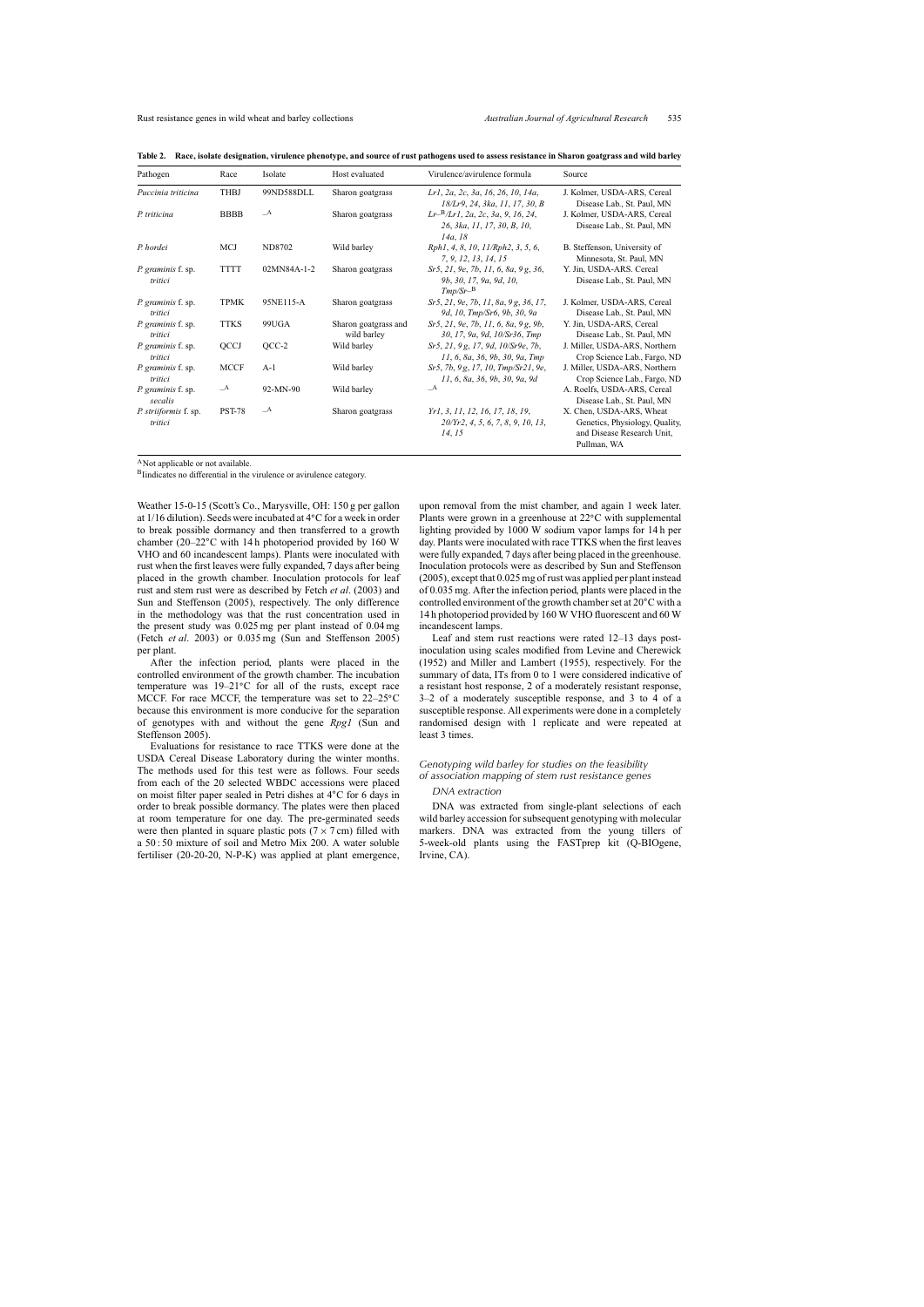#### *Diversity arrays technology (DArT) markers*

Diversity Arrays Technology (DArT) was used to develop DArT markers ([Jaccoud](#page-11-22) *et al*. 2001; [Wenzl](#page-12-5) *et al*. 2004) for the WBDC. Over 6000 clones from 16 plates (each with 384 wells) were used to genotype the WBDC accessions. Of the 16 plates, 4 had wild barley specific clones and 12 had cultivated barley clones ([Wenzl](#page-12-6) *et al*. 2006). The 4 wild barley plates were enriched for wild barley specific clones through suppression subtractive hybridisation using the cultivated barley cv. Harrington as tester. The clones in 2 of 4 wild barley specific plates were constructed from 31 WBDC accessions, selected for maximum genetic diversity based on ten microsatellite markers. Thisset of 31 included 4 accessions(41-1, Damon, OUH602 and Shechem) used in wild  $\times$  cultivated barley mapping populations [\(Baum](#page-10-12) *et al*. 2003; Yun *et al*. [2005;](#page-12-0) [Alsop](#page-10-13) *et al*. 2007). The remaining 2 wild barley specific plates were constructed specifically from Damon and Shechem to map multiple disease resistance (Fetch *et al*. [2003\)](#page-10-9) in crosses with susceptible cv. Harrington. The Damon/Harrington and Shechem/Harrington populations are also being used for the validation of association mapping from the WBDC.

# *Analysis of genotypic data, linkage disequilibrium, and population structure*

# *Scoring of marker data*

DARTSOFT, a software package developed by Diversity Arrays Technology Pty Ltd (Canberra, Australia), was used to identify and score DArT markers in a binary format.

## *Linkage disequilibrium assessment*

The squared correlation coefficient  $(r^2)$  was used to estimate LD between pairs of DArT marker alleles [\(Pritchard](#page-11-23) and Przeworski 2001). LD was estimated using the EMLD program (https://cge.mdanderson.org/∼qhuang/Software/pub.htm). Using Microsoft EXCEL software, the estimated  $r^2$  was plotted against the known genetic distance (cM) between markers to determine LD decay in the WBDC.

#### *Population structure analysis*

Population structure is an important component in association mapping analyses because it can be source of both type I and type II errors between molecular markers and traits in an autogamous species such as barley ([Breseghello](#page-10-14) and Sorrells 2006; Yu *et al*. 2006). Model-based analyses were performed to study population structure in the WBDC. For these analyses, Bayesian model-based clustering was used to detect population structure using the programSTRUCTURE (version 2.0)([Pritchard](#page-11-24) *et al*. 2000; [Falush](#page-10-15) *et al*. 2003), as described in several previous studies of population-based LD ([Thornsberry](#page-12-8) *et al*. 2001; [Rostoks](#page-11-25) *et al*. 2006). The basis of this clustering method is the allocation of individual genotypes to clusters in such a way that Hardy– Weinberg equilibrium or linkage equilibrium exists within clusters, but is absent between clusters.TheQmatrices, an output of this program, were used in association mapping for stem rust resistance genes in wild barley. Several parameters and different ancestry and allelic frequency models were used for estimation of population structure from  $K = 2$  to 20, where K is number of subpopulations assumed ([Pritchard](#page-11-24) *et al*. 2000).

#### *Association mapping for stem rust resistance genes*

To explore the feasibility of using association mapping for positioning resistance loci on chromosomes in this suite of wild barley germplasm, we used reaction data from tests with *P*. *g*. f. sp. *tritici* races MCCF and QCCJ and *P*. *g*. f. sp. *secalis* isolate 92-MN-90. The GLMM-PQL (Generalized Linear Mixed Model for Penalized Quasi Likelihood) method was used to test associations between binary disease phenotype data (i.e. resistant or susceptible categories) and marker loci distributed throughout the genome (Wolfinger and [O'Connell](#page-12-1) 1993). In this model, the marker data are considered fixed-effect factors and population structure data (Q matrix) as randomeffect factors [\(Kennedy](#page-11-26) *et al*. 1992). The *R* program was used to fit themodel(http://rss.acs.unt.edu/Rdoc/library/MASS/html/ glmmPQL.html). Markers exhibiting a *p*-value less than 0.001 for the ODD ratio  $(>1.0)$  were considered to have a significant association with stem rust resistance. For association mapping, missing values for DArT markers were replaced using imputation. The imputated data were only used in association mapping, not for LD and population structure estimation.

#### **Results**

Sharon goatgrass exhibited a wide range of ITs in response to leaf rust, stem rust, and stripe rust. The highest percentage of resistance identified in the species was to *P. triticina* race THBJ (78.4%) at the adult plant stage [\(Table](#page-5-0) 3). At the seedling stage, the frequency of resistance to races THBJ and BBBB was lower at  $61.8\%$  and  $58.8\%$ , respectively. Most ( $>73\%$ and  $>56\%$  for adult and seedling stages, respectively) of the accessions resistant to leaf rust exhibited very low ITs of 0; (data not shown).

The frequency of resistance to stem rust varied markedly depending on the race. The highest percentage found was in response to race TTKS (69.6%) and the lowest to races TPMK (32.4%) and TTTT (11.8%), all at the seedling stage ([Table](#page-5-0) 3). The frequency of resistance to race TTTT was more than 3 times higher at the adult stage (41.8%) than at the seedling stage (11.8%). Of those accessions classified as resistant, 14% and 46% exhibited very low ITs of 0; for race TTTT and race TPMK, respectively (data not shown).

Over 45% of the accessions were resistant to race PST-78 of *P. striiformis* f. sp. *tritici* ([Table](#page-5-0) 3). Of these resistant accessions, [90%](#page-12-7) were highly resistant giving low ITs of 0; (data not shown).

Accessions with heterogeneous reactions were observed in response to all 3 rusts and ranged from 6.9 to 23.5% for the germplasm collection. Thus, in cases such as with leaf rust race BBBB, the level of heterozygosity for rust resistance genes can be fairly high.

At the seedling stage,  $F_2$  progeny from lot #1 of the 1644/1193 population segregated in an approximate 3 : 1 ratio for resistance : susceptibility to leaf rust race THBJ, indicating that resistance in accession 1644 is controlled by a single dominant gene [\(Table](#page-5-1) 4). This result was confirmed in the analysis of the  $F_{2:3}$  generation as the number of homozygous resistant, segregating, and homozygous susceptible families approximated a 1 : 2 : 1 ratio. The same lot  $#1 \text{ F}_2$  plants tested for resistance to race THBJ at the seedling stage were also tested for reaction at the adult plant stage, and the correspondence of reactions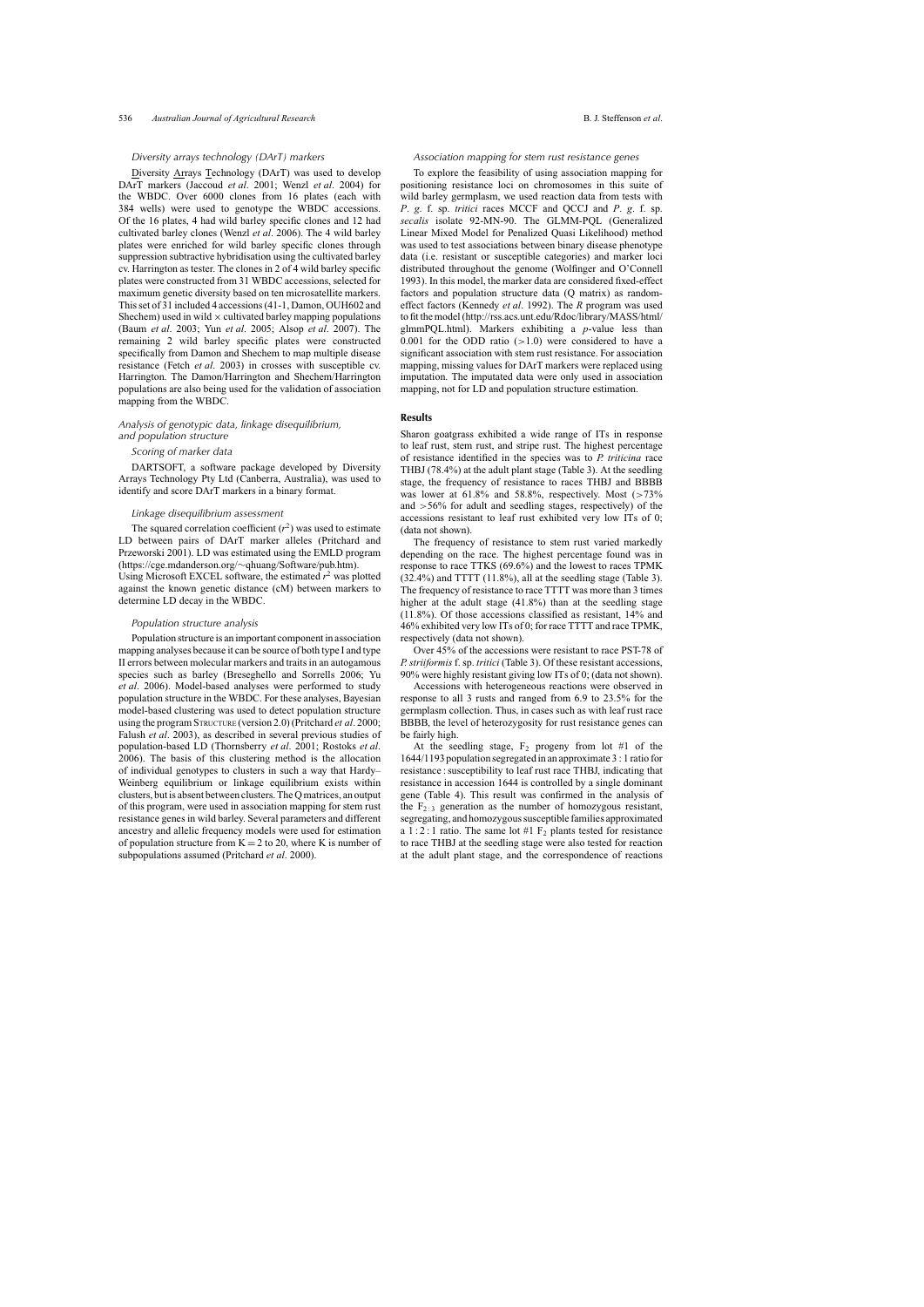| Pathogen                                                        | Resistant | Intermediate | Susceptible | Heterogeneous | Total    |
|-----------------------------------------------------------------|-----------|--------------|-------------|---------------|----------|
| <i>Puccinia triticina</i> race THBJ <sup>A</sup>                | 80 (78.4) | 2(2.0)       | 9(8.8)      | 11(10.8)      | 102(100) |
| P. triticina race THBJ <sup>B</sup>                             | 63(61.8)  | 7(6.9)       | 14(13.7)    | 18 (17.6)     | 102(100) |
| P. triticina race BBBB <sup>B</sup>                             | 60(58.8)  | 2(2.0)       | 16(15.7)    | 24(23.5)      | 102(100) |
| P. graminis f. sp. tritici race TTTT <sup>A</sup>               | 41(41.8)  | 10(10.2)     | 37(37.8)    | 10(10.2)      | 98 (100) |
| <i>P. graminis</i> f. sp. <i>tritici</i> race TTTT <sup>B</sup> | 12(11.8)  | 5(4.9)       | 72(70.6)    | 13(12.7)      | 102(100) |
| P. graminis f. sp. tritici race TTKS <sup>B</sup>               | 71(69.6)  | 12(11.8)     | 12(11.8)    | 7(6.9)        | 102(100) |
| <i>P. graminis</i> f. sp. <i>tritici</i> race TPMK <sup>B</sup> | 33(32.4)  | 18 (17.6)    | 44(43.1)    | 7(6.9)        | 102(100) |
| P. striiformis f. sp. tritici race PST-78 <sup>B</sup>          | 47(46.1)  | 6(5.9)       | 35(34.3)    | 14(13.7)      | 102(100) |

<span id="page-5-0"></span>**Table 3. Number and percentage of Sharon goatgrass accessions exhibiting resistant, intermediate, susceptible, or heterogeneous reactions to leaf rust, stem rust, and stripe rust of wheat**

AAdult plant reaction.

BSeedling reaction.

Table 4. Segregation for resistance to leaf rust and stem rust in population 1644/1193 of Sharon goatgrass R, Resistant; S, susceptible; HR, homozygous resistant; Seg, segregating; HS, homozygous susceptible

<span id="page-5-1"></span>

| Pathogen/race                        | Growth             |     | $F_2$ plants |              |           | $F_2 \rightarrow$ families |    |      |    |              |            |                         |
|--------------------------------------|--------------------|-----|--------------|--------------|-----------|----------------------------|----|------|----|--------------|------------|-------------------------|
|                                      | stage<br>evaluated | R   | S            | Ratio<br>fit | $\chi^2$  | Prob $\chi^2$<br>value     | HR | Seg. | HS | Ratio<br>fit | $\gamma^2$ | Prob> $\chi^2$<br>value |
|                                      |                    |     |              |              | $Lot \#1$ |                            |    |      |    |              |            |                         |
| Puccinia triticina race THBJ         | Seedling           | 88  | 33           | 3:1          | 0.33      | 0.56                       | 33 | 54   | 34 | 1:2:1        | 1.41       | 0.49                    |
| P. triticina race THBJ               | Adult              | 92  | 20           | 3:1          | 3.05      | 0.08                       |    |      |    |              |            |                         |
| P. triticina race BBBB               | Seedling           |     |              |              |           | -                          | 30 | 58   | 34 | 1:2:1        | 0.56       | 0.76                    |
| P. graminis f. sp. tritici race TTTT | Seedling           | 84  | 42           | 3:1          | 4.67      | 0.03                       | 32 | 56   | 34 | 1:2:1        | 0.89       | 0.64                    |
| P. graminis f. sp. tritici race TTTT | Adult              | 90  | 23           | 3:1          | 1.30      | 0.25                       |    |      |    |              |            |                         |
|                                      |                    |     |              |              | Lot #2    |                            |    |      |    |              |            |                         |
| P. graminis f. sp. tritici race TPMK | Seedling           | 114 | 11           | 1 : 1        | 1.39      | 0.24                       |    |      |    |              |            |                         |

between the 2 tests was very close. This suggests that the same dominant gene confers resistance at both the seedling and adult plant stages. Remnant seed of  $F_2$  :  $\alpha$  families from lot #1 were grown and evaluated to race BBBB at the seedling stage. This was done to determine if the single dominant gene conferring resistance to race THBJ was also effective against race BBBB. All families susceptible to race THBJ were also susceptible to race BBBB. The number of resistant and segregating families to the 2 races was in close agreement but varied slightly, probably due to mis-scoring or an insufficient sample size of plants within an  $F_{2:3}$  family. Based on the overall results, it appears that the same gene confers resistance to both races of leaf rust. Within segregating families, the ratio of resistant : susceptible plants was approximately 3 : 1 in most cases, thereby confirming that resistance to race BBBB is under the control of a single dominant gene (data not shown).

The  $F_2$  progeny from lot #1 of the 1644/1193 population also were evaluated at both the seedling and adult plant stages to stem rustrace TTTT. Segregation at the seedling stage approximated a 3 : 1 ratio for resistance : susceptibility, indicating that stem rust resistance in accession 1644 is controlled by a single dominant gene. This result was confirmed in the  $F_{2:3}$  generation with remnant seed of the families. At the adult plant stage, segregation of F2 progeny to race TTTT conformed to a ratio for a single dominant gene. Moreover, aside from the 13 missing progeny in the adult plant test, the correspondence between the reaction at the seedling stage and adult plant stage was very close. The discrepancies were likely due to miss-scoring or perhaps

a greater chance for disease escape with adult plants. This result suggests that the same gene was effective in conferring resistance to race TTTT at both growth stages. Comparison of reactions in the same lot #1  $F_{2:3}$  families revealed no association between leaf rust resistance (i.e. to races THBJ and BBBB) and stem rust resistance (i.e. race TTTT) (data not shown). This indicates that the gene controlling resistance to leaf rust is different from the one controlling resistance to stem rust and that the 2 genes are not linked.

The  $F_2$  seed of lot #2 from the 1644/1193 population was tested for reaction to stem rust race TPMK. The number of resistant : susceptible progeny approximated a  $15:1$  ratio, indicating that resistance in 1644 to race TPMK is controlled by 2 independently segregating dominant genes (Table 4).

In wild barley, a wide range of ITs was observed in response to leaf rust and stem rust. The frequency of resistance to leaf rust was relatively low at 25.8% [\(Table](#page-6-0) 5). Of the resistant accessions, 36 (11.3%) were highly resistant giving ITs of 0; (data not shown). These highly resistant accessions were found almost exclusively in the Fertile Crescent, specifically in Israel, Jordan, and Syria. The frequency of resistance to the 2 *P*. *g*. f.sp. *tritici* races MCCF and QCCJ was very low, ranging from just 5.7 to 10.4%. In contrast, the frequency of resistance to *P*. *g*. f. sp. *secalis* isolate 92-MN-90 was markedly higher at 20.1%. The number (and percentage) of accessions giving highly resistant ITs of 0; was 4 (1.3%), 9 (2.8%), and 26 (8.2%) for *P*. *g*. f. sp. *tritici* races MCCF and QCCJ, and *P*. *g*. f. sp. *secalis* isolate 92-MN-90, respectively (data not shown). These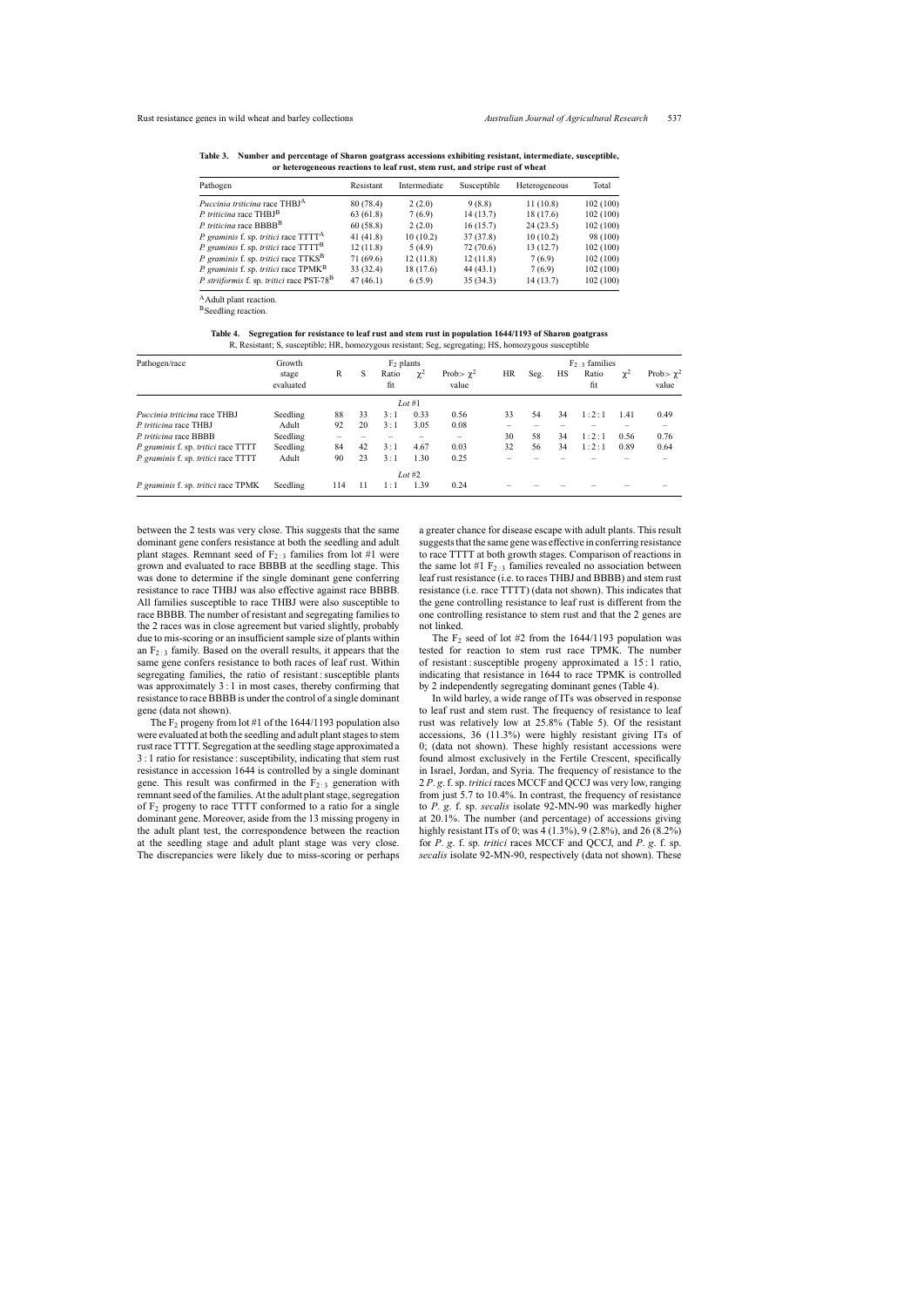| Pathogen                                    | Resistant | Moderately<br>resistant | Moderately<br>susceptible | Susceptible | Total     |
|---------------------------------------------|-----------|-------------------------|---------------------------|-------------|-----------|
| Puccinia graminis f. sp. tritici race MCCF  | 18 (5.7)  | 12(3.8)                 | 7(2.2)                    | 281 (88.4)  | 318 (100) |
| P. graminis f. sp. tritici race QCCJ        | 33(10.4)  | 11(3.5)                 | 14(4.4)                   | 260(81.8)   | 318 (100) |
| P. graminis f. sp. secalis isolate 92-MN-90 | 64(20.1)  | 20(6.3)                 | 21(6.6)                   | 213(67.0)   | 318 (100) |
| P. hordei race MCJ                          | 82(25.8)  | 9(2.8)                  | 9(2.8)                    | 218 (68.6)  | 318 (100) |

<span id="page-6-0"></span>**Table 5. Number (and percentage) of wild barley accessions from the Wild Barley Diversity Collection exhibiting resistant, moderately resistant, moderately susceptible, and susceptible reactionsto stem rust and leaf rust of barley**

<span id="page-6-1"></span>highly resistant accessions were from diverse regions across the Fertile Crescent and Central Asia. The highest proportion of highly resistant accessions from the Fertile Crescent was in Israel and from Central Asia in Tajikistan, Turkmenistan, and Uzbekistan. Twenty accessions exhibiting a high level of resistance to races MCCF and QCCJ were subsequently evaluated to race TTKS. Of these 20 accessions, 5 (25%) were resistant (ITs of mostly 21 to 213-), 4 (20%) were intermediate (ITs of 23- to 3-2), 7  $(35%)$  were susceptible (ITs of 3), and 4 (20%) were variable (i.e. plants within the accession showed a range of ITs from 0; to 3 in the 2 experiments). The resistant accessions were from diverse geographic regions that included northern and central Israel, western Tajikistan, and eastern Uzbekistan.

One thousand and ninety DArT markers were genotyped on the WBDC, of which 818 were previously mapped to a consensus barley linkage map [\(Wenzl](#page-12-6) *et al*. 2006). These 818 DArT markers were distributed across the entire genome and were used in the estimation of LD because their chromosomal positions were known. LD estimatesin wild barley varied greatly across the chromosomes, but in general were very low. For all chromosomes except 4(4H), LD decayed rapidly and was less than 1 cM. With chromosome 4(4H), LD decayed slowly and extended up to 40–50 cM at  $r^2 = 0.5$  (see Fig. 1 for examples with 75 and 35 markers for chromosome 5(1H) and 4(4H), respectively).

Using 1088 DArT markers, model-based population structure revealed 10 or 8 subpopulations, depending on whether the minimum individual or mean log-likelihood values were used, respectively. When 10 subpopulations were considered in the analysis, 9 significant marker associations were detected for race MCCF, 4 for race QCCJ, and 1 for isolate 92-MN-90 [\(Table](#page-7-0) 6 and [Fig.](#page-8-0) 2). For race MCCF, the significant associations were found in chromosome 2(2H) bin 11, chromosome 3(3H) bin 2, chromosome 5(1H) bin 6, chromosome 6(6H) bin 7, and chromosome 7(5H) bins 1, 2, and 13. Two markers each were found significant for association in bins 1 and 2 on chromosome 7(5H); thus, only 7 of the 9 significant marker associations were in unique regions of the genome. The association found in bin 13 on chromosome 7(5H) also contains the *rpg4/Rpg5* stem rust resistance gene complex [\(Fig.](#page-8-0) 2). No associations were found in bin 1 of chromosome 1(7H), the region where the only other mapped stem rust resistance gene (i.e. *Rpg1*) resides. For race QCCJ, significant associations were found in chromosome 2(2H) bin 11 and chromosome 3(3H) bins 5 and 13. Two markers were found significant for bin 11 on chromosome 2(2H); thus, 3 of the 4 significant marker associations were in unique regions. For isolate 92-MN-90, only 1 significant marker



**Fig. 1.** Linkage disequilibrium (LD) plots for chromosome (*a*) 5(1H) and (*b*) 4(4H) based on DArT markers genotyped on 314 wild barley accessions. LD was estimated using the  $r^2$  value as suggested by [Pritchard](#page-11-23) and Przeworski (2001). LD  $(r^2)$  is plotted against genetic distance in pairwise comparison of 75 DArT markers for chromosome 5(1H) and 35 DArT markers for chromosome 4(4H).

association was found and that was in bin 2 of chromosome 3(3H). There were only 2 cases where significant associations were found for more than 1 rust culture: bin 11 of chromosome 2(2H) for MCCF and QCCJ and bin 2 of chromosome 3(3H) for MCC and 92-MN-90.

When 8 subpopulations were considered in the analysis, 6 significant marker associations were detected for race MCCF, 3 for race QCCJ, and 6 for isolate 92-MN-90 ([Table](#page-7-0) 6 and [Fig.](#page-8-0) 2). For race MCCF, all 6 significant associations were found in the same bins as described for  $K = 10$ , namely chromosome 3(3H) bin 2, chromosome 5(1H) bin 6, chromosome 6(6H) bin 7, and chromosome 7(5H) bins 1 (with 2 significant marker associations) and 13. Bin 13 of chromosome 7(5H) is where the *rpg4/Rpg5* stem rust resistance gene complex is located [\(Fig.](#page-8-0) 2). For race QCCJ, significant marker associations also were found in the same positions as described for  $K = 10$ , namely chromosome 2(2H) bin 11 (with 2 significant marker associations) and chromosome 3(3H) bin 13. For isolate 92-MN-90, 3 significant marker associations each were found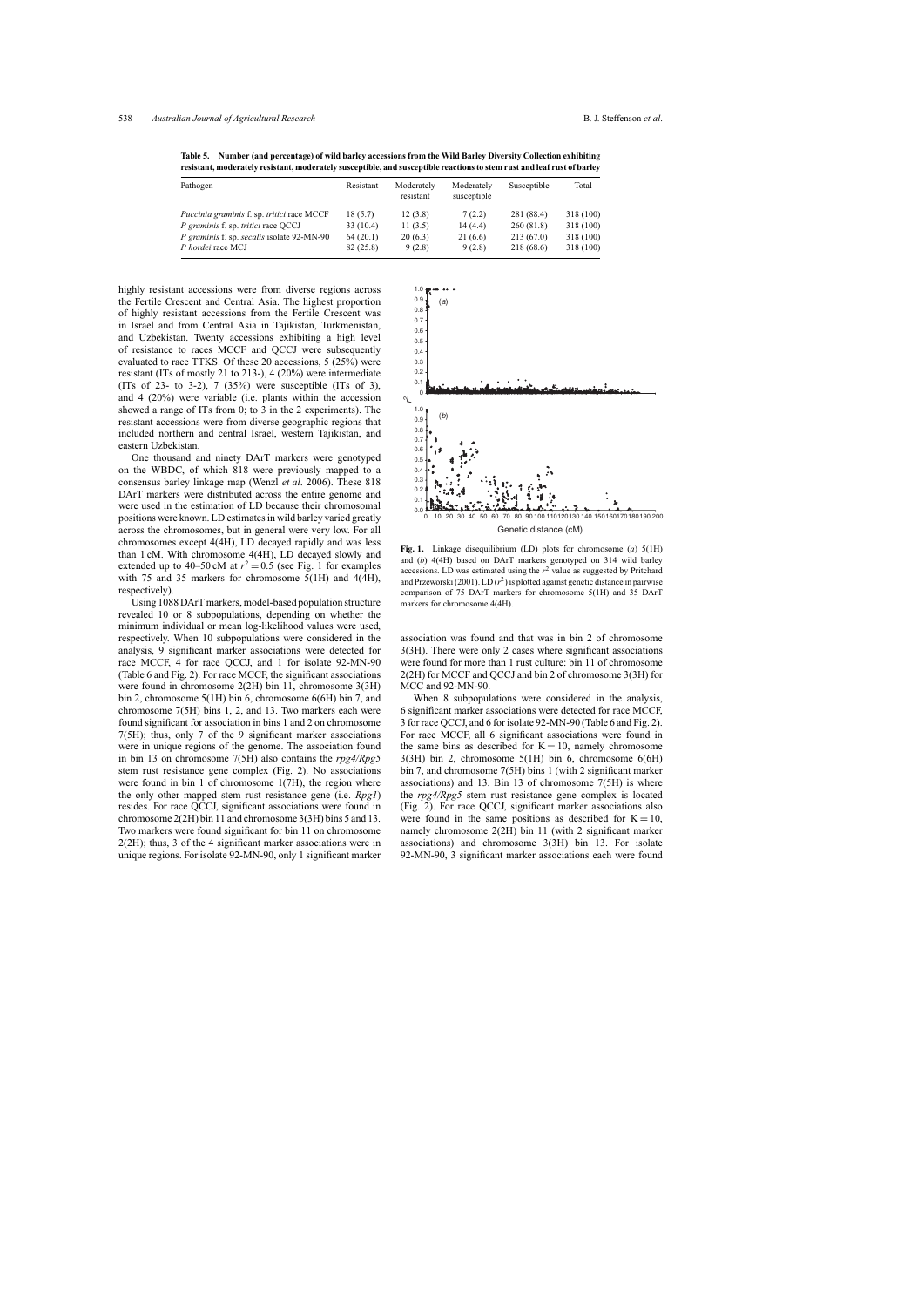| Chrom. | Bin<br>no. <sup>A</sup> | Position along<br>chrom. (cM) | DArT marker<br>designation <sup>B</sup> | Markers showing association:<br>$K = 10$ (A) and 8 (B) <sup>C</sup> |      |          |  |  |
|--------|-------------------------|-------------------------------|-----------------------------------------|---------------------------------------------------------------------|------|----------|--|--|
|        |                         |                               |                                         | <b>MCCF</b>                                                         | QCCJ | 92-MN-90 |  |  |
| 2(2H)  | 11                      | 101.3                         | bPb-7991                                |                                                                     | A,B  |          |  |  |
|        | 11                      | 102.4                         | bPb-3563                                |                                                                     | A,B  |          |  |  |
|        | 11                      | 102.4                         | bPb-6194                                | A                                                                   |      |          |  |  |
| 3(3H)  | $\overline{2}$          | 13.7                          | bPb-6127                                | A, B                                                                |      | B        |  |  |
|        | $\overline{2}$          | 13.7                          | bPb-7199                                |                                                                     |      | A,B      |  |  |
|        | $\overline{2}$          | 13.7                          | bPb-9402                                |                                                                     |      | B        |  |  |
|        | 5                       | 50.4                          | bPb-4660                                |                                                                     | A    |          |  |  |
|        | 13                      | 148.3                         | bPb-6383                                |                                                                     | A,B  |          |  |  |
| 5(H)   | 6                       | 58.7                          | bPb-9717                                | A,B                                                                 |      |          |  |  |
| 6(6H)  | 7                       | 77.4                          | bPb-4783                                | A,B                                                                 |      |          |  |  |
|        | 13                      | 136.1                         | bPb-2304                                |                                                                     |      | B        |  |  |
|        | 13                      | 137.8                         | bPb-0403                                |                                                                     |      | B        |  |  |
|        | 13                      | 137.8                         | bPb-7146                                |                                                                     |      | B        |  |  |
| 7(5H)  | 1                       | 1.7                           | bPb-0085                                | A, B                                                                |      |          |  |  |
|        | 1                       | 1.7                           | bPb-6485                                | A,B                                                                 |      |          |  |  |
|        | $\overline{2}$          | 18.7                          | bPb-2460                                | A                                                                   |      |          |  |  |
|        | $\overline{2}$          | 18.7                          | bPb-8072                                | A                                                                   |      |          |  |  |
|        | 13                      | 163.6                         | bPb-5854                                | A                                                                   |      |          |  |  |
|        | 13                      | 163.7                         | bPb-2314                                | B                                                                   |      |          |  |  |

<span id="page-7-0"></span>**Table 6. Diversity Array Technology (DArT) markers showing significant association (***P* < **0.001) with wheat and rye stem rust resistance in wild barley**

A[Kleinhofs](#page-11-23) and Graner (2001) subdivided each barley chromosome into segments of <sup>∼</sup><sup>10</sup> cM intervals called bins. BDArT marker nomenclature according to Wenzl *et al*. [\(2006\).](#page-12-6)

 ${}^{\text{C}}\text{K}$  is the number of subpopulations assumed in population structure analysis using the STRUCTURE program

[\(Pritchard](#page-11-24) *et al*. 2000).

in bin 2 of chromosome 3(3H) and in bin 13 of chromosome 6(6H). One of the significant marker associations in bin 2 of chromosome 3(3H) also was found in the  $K = 10$  analysis; however, the bin 13 association on chromosome  $6(6H)$  was unique for the  $K = 8$  analysis. In the  $K = 8$  analysis, no marker associations were found in bin 1 of chromosome 1(7H), the region where *Rpg1* resides.

## **Discussion**

The results of this study clearly demonstrate that Sharon goatgrass and wild barley are highly diverse in their response to the major rust pathogens of wheat and barley, respectively. In general, the frequency of leaf and stem rust resistance was much higher in Sharon goatgrass (range 13.1–77.4%, but most over 59%) than in the wild barley (range 5.7–25.8%) germplasm [\(Tables](#page-5-0) 3 and 5). Nevertheless, even in wild barley, there are sufficient numbers of resistant accessions to increase the diversity for rust resistance genes in cultivated barley. The level and diversity for rust resistance found in Sharon goatgrass by [Olivera](#page-11-18) *et al*. (2007) as summarised here is in agreement with previous studies on the species in reaction to both leaf and stem rust ([Gerechter-Amitai](#page-11-15) and Loegering 1977; [Anikster](#page-10-5) *et al*. 1992, [2005;](#page-10-6) [Antonov](#page-10-7) and Marais 1996; [Snyman](#page-12-6) *et al*. 2004). The low percentage of wild barley accessions found resistant to stem rust in this study ([Table](#page-6-0) 5) is in agreement with the study by Fetch *et al*. [\(2003\),](#page-10-9) who evaluated a collection of 116 wild barley accessions from Israel and Jordan and also Legge *et al*. [\(1996\)](#page-11-27) and [Metcalfe](#page-11-7) *et al*. (1977) who evaluated

accessions from the Middle East. The overall percentage of resistance to leaf rust was only 25.8% in the WBDC, whereas Fetch *et al*. [\(2003\)](#page-10-9) found 70% and 90% resistance for accessions from Israel and Jordan, respectively. This same trend was found when WDBC data from Israel (51.2%) and Jordan (24.6%) only were considered.

Stem rust race TTKS is a serious threat to wheat and barley production worldwide ([Pretorius](#page-11-4) *et al*. 2000; [Singh](#page-11-6) *et al*. 2006; [Steffenson](#page-12-1) and Jin 2006). Since 1999, this race has the spread from its initial detection site in southern Uganda into Kenya, Ethiopia, and more recently Yemen. Race TTKS is likely to spread quickly into other parts of the Middle East and beyond. To combat this rust threat, immediate action is needed to identify effective resistance and transfer it to wheat and barley. In this study, resistance to race TTKS was found in both Sharon goatgrass and wild barley. Nearly 70% of the Sharon goatgrass accessions tested exhibited resistance to race TTKS ([Table](#page-5-0) 3), and many were highly resistant giving infection types of 0. Only 5 of the 20 wild barley accessions evaluated were resistant to race TTKS, and all of them exhibited moderate resistance. These resistant accessions came from widely separated geographic areas(Israel, Tajikistan, and Uzbekistan) and may therefore contain different resistance genes that may be useful in diversifying resistance to race TTKS in cultivated barley. Work is under way to determine the inheritance of resistance to race TTKS in both Sharon goatgrass and wild barley.

On a global scale, stripe rust has increased significantly on wheat and barley over the past 2 decades, and was therefore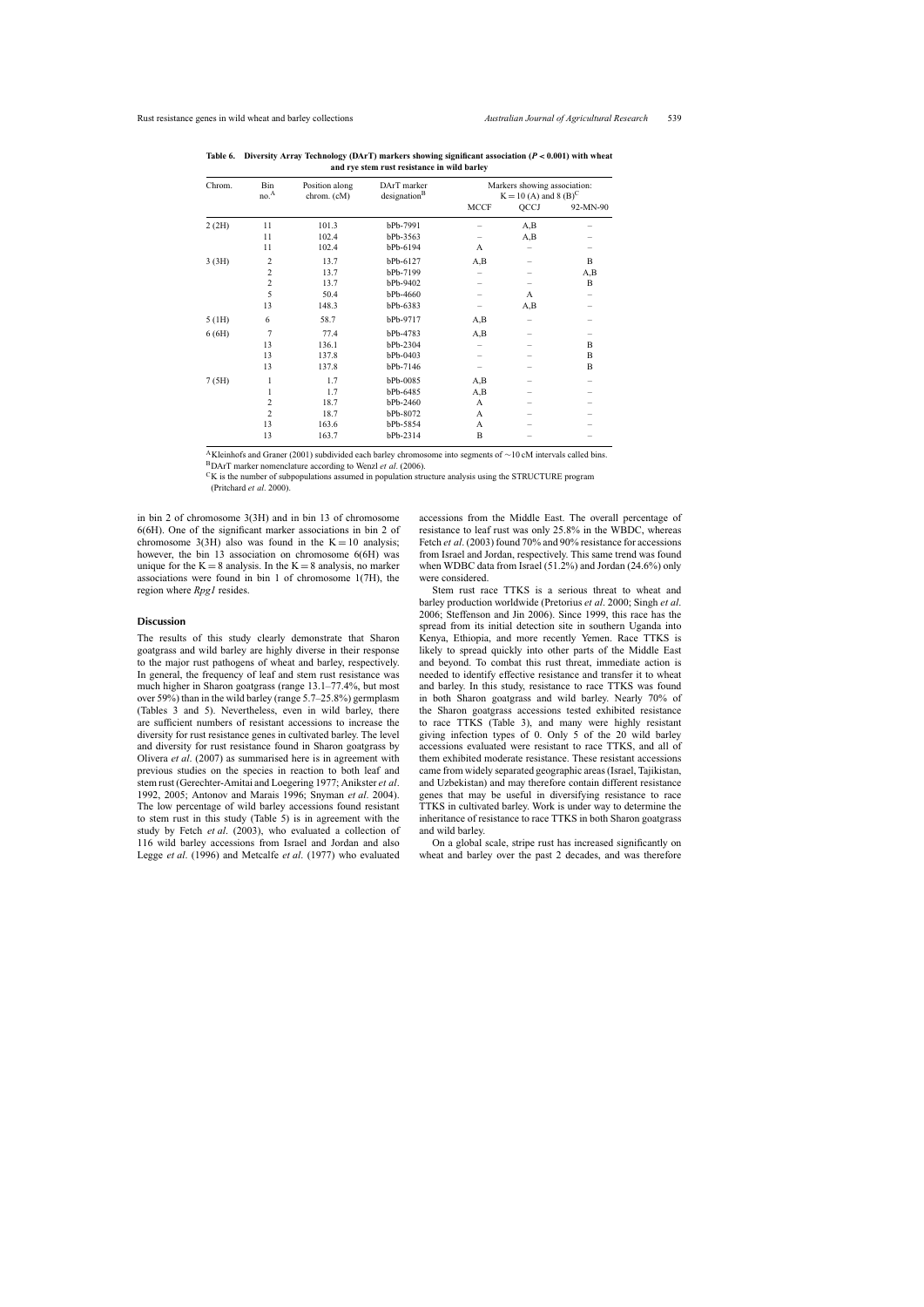<span id="page-8-0"></span>

**Fig. 2.** Barley bin map showing significant associations of Diversity Array Technology (DArT) markers with resistance to wheat stem rust and rye stem rust in the Wild Barley Diversity Collection (WBDC). Each barley chromosome was divided into approximately 10 centiMorgans (cM bins) (designated with a circled number) flanked by molecular markers shown to the right as given by [\(Kleinhofs](#page-11-23) and Graner 2001). The relative length of chromosomes is given in cM by the scale at the left. The solid black star, triangle, and circle represent chromosomal regions showing a significant marker association  $(P < 0.001)$ with resistance to wheat stem rust races MCCF and QCCJ and rye stem rust isolate 92-MN-90, respectively. The superscript letters above the black symbols indicate the significant association was found when the number of subpopulations (i.e. K value) in the WBDC was set to 10 (A) or 8 (B). The number given below the black symbols indicate the number of DArT markers that were significantly associated with stem rust resistance within the respective bins. The previous mapped stem rust resistance genes of *Rpg1* and *rpg4/Rpg5* are given in bold italics on the telomeric region of the short arm of chromosome 1(7H) and the subtelomeric region of the long arm of chromosome 7(5H).

considered in this evaluation study. About half of the Sharon goatgrass accessions evaluated exhibited high (45%) and intermediate (5.6%) resistance to *P. striiformis* f. sp. *tritici* [\(Table](#page-5-0) 3). A similar result was reported by [Anikster](#page-10-6) *et al*. (2005) in field tests done at the adult plant stage. Thus, Sharon goatgrass may be a valuable source of resistance for wheat breeding programs as was found for the other 2 rusts. Only a small percentage of accessions from the WBDC have been screened to stripe rust in the field; however, preliminary results show that high levels of resistance are present in some accessions (B. Steffenson and L. Jackson, unpublished data). One of the most resistant accessions found to date is Damon from Israel. The inheritance of stripe rust resistance is currently being investigated in the Damon/Harrington mapping population.

Sharon goatgrass exhibited a high percentage and level of resistance to the 3 rust pathogens summarised in this study [\(Table](#page-5-0) 3). These results are similar to other investigations made at both the seedling and adult plant stage ([Pasquini](#page-11-8) 1980; [Manisterski](#page-11-11) *et al*. 1988; [Anikster](#page-10-5) *et al*. 1992; [Snyman](#page-12-6) *et al*. 2004). Sharon goatgrass, like other wild grasses, has likely coevolved in association with the cereal rusts, being exposed to reciprocalselection pressure (Wahl *et al*. [1984\).](#page-12-9) This long-term process occurring in the centre of origin and diversity (Coastal Plain of Israel) has resulted in the development of different levels of resistance in the host and a broad spectrum of virulence in the pathogen (Segal *et al*. [1980\)](#page-11-27). Wild barley has undergone similar reciprocal selection pressure with leaf rust in this same region. The alternate host of barley leaf rust is *Ornithogalum* spp. (Star of Bethlehem Lily), which is endemic to Israel and co-exists with wild barley. In Israel, the percentage of leaf rust resistance was much higher (51.2%) than in other countries of the Fertile Crescent (range 5.3–24.6%) or Central Asia (0%) where a sufficiently large sample was tested.

The value of the wild genetic resources of Sharon goatgrass and wild barley will only be realised when their resistance genes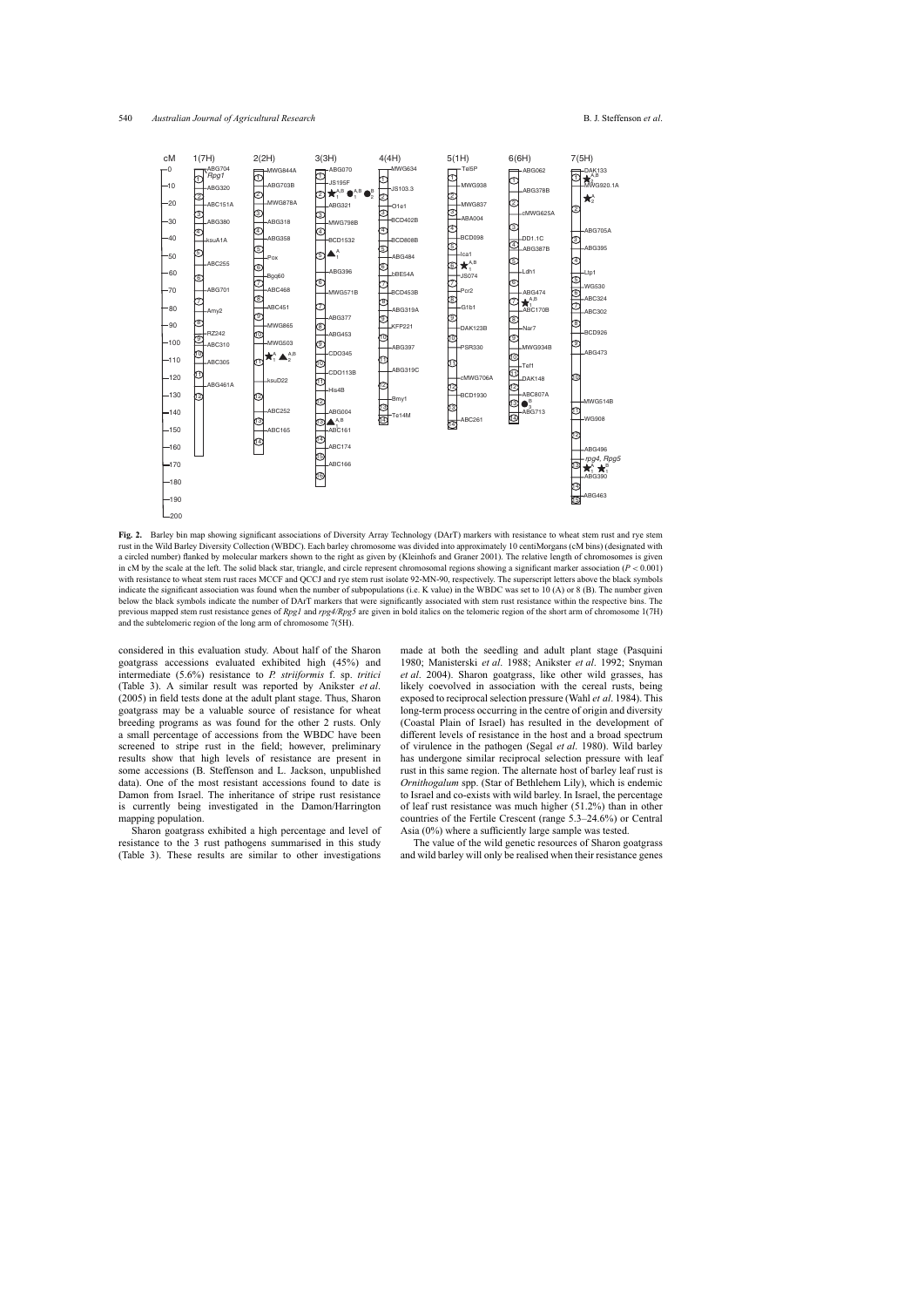are transferred into cultivated wheat and barley, respectively. For Sharon goatgrass, the transfer of such genes into wheat is possible, but not routine. [Antonov](#page-10-7) and Marais (1996) and [Marais](#page-11-9) *et al*. (2003) successfully introgressed from Sharon goatgrass 2 genes for leaf rust and stripe rust resistance that were fully expressed in a hexaploid wheat background. Accessions exhibiting high resistance to the 3 rusts would be ideal candidates for an introgression project involving Sharon goatgrass. In contrast to Sharon goatgrass, the transfer of resistance genes from wild barley to barley is routine as no hybridisation barriers are known. Several wild  $\times$  cultivated barley crosses have been developed to simultaneously identify resistance loci and transfer them into adapted germplasm (Yun *et al*. 2005, [2006;](#page-12-10) Alsop *et al*. [2007\).](#page-10-13)

To effectively utilise the rust resistance present in Sharon goatgrass and wild barley, genetic characterisation is needed. Standard bi-parental crosses have been made to determine the number and chromosomal location of rust resistance genes in these species. Preliminary genetic studies of Sharon goatgrass indicate single gene control of leaf and stem rust resistance in cross 1644/1193 [\(Table](#page-5-1) 4). We also found evidence for more than 1 stem rust resistance gene (i.e. two independently segregating genes) in the same cross 1644/1193 when race TPMK was used instead ofrace TTTT [\(Table](#page-5-1) 4). [Gerechter-Amitai](#page-11-15) and Loegering (1977) used 20 cultures of *P. graminis*f.sp. *tritici* and postulated 12 to 13 different stem rust resistance genes in 44 selected accessions of *Ae. sharonensis* and *Ae. longissima*. These data suggest that Sharon goatgrass may possess several stem rust resistance genes. The rust resistance genes identified in this species will enhance the diversity for rust resistance in cultivated wheat; however, they may not necessarily be more durable as the effectiveness of some major effect resistance genes derived from diploid wild species has been short-lived [\(Kolmer](#page-11-0) 1996). Still, combining effective resistance genes from various sources may increase the longevity of rust resistance in cultivation. Leaf rust resistance in wild barley is often simply inherited, being controlled by 1 or 2 genes(Jin and [Steffenson](#page-11-28) 1994). Preliminary results from the Damon/Harrington population also indicate simple genetic control to wheat stem rust races MCCF and QCCJ (Alsop *et al*. [2007\).](#page-10-13)

In addition to using standard bi-parental crosses, we also investigated the possibility of using association mapping for positioning stem rust resistance genes in the WBDC. Several key factors to consider as a prerequisite for association mapping are LD and population structure. LD is critical because it dictates the strategy and potential success of the analysis. For example, if LD is high in a species, the whole-genome scan method is most appropriate and will only require a low to medium density of markers to have a reasonable chance of identifying significant associations([Rafalski](#page-11-1) 2002). The drawback, of course, would be lower resolution of the target locus. If LD is low, the candidate gene strategy may be more appropriate, and the number of molecular markers (in this case SNPs as resequencing will be employed) needed would be high. In this latter case, resolution would be high as the actual sequence polymorphism of the gene conferring the phenotype may be identified. In spite of wild barley being a self-pollinated crop, LD in the WBDC accessions was very low, less than 1 cM for 6 of the 7 barley chromosomes [\(Fig.](#page-6-1) 1). [Morrell](#page-11-29) *et al*. (2005) found similar low levels of LD

for wild barley using nucleotide sequences of 18 nuclear genes. In cultivated barley, LD is usually much greater extending from 10–60 cM [\(Kraakman](#page-11-30) *et al*. 2004; [Malysheva-Otto](#page-11-31) *et al*. 2006; [Rostoks](#page-11-25) *et al*. 2006). [Caldwell](#page-10-16) *et al*. (2006) investigated 4 gene regions surrounding the hardness locus in *Hordeum* germplasm and found LD to extend to at least 212 kb in elite barley cultivars, but decay rapidly in landrace and wild barley accessions. The LD in chromosome 4(4H) was very different than the other 6 chromosomes and extended to 40–50 cM at  $r^2$  = 0.5 ([Fig.](#page-6-1) 1). The extended LD on this chromosome indicates that it may have undergone low recombination during evolution. The overall low LD found in WBDC accessions indicates that [many](#page-12-0) molecular markers will be required if a whole-genome scan approach is to have success for association mapping. Nevertheless, we conducted our association mapping analysis based on the available 1088 DArT markers as a 'proof of concept' investigation for stem rust resistance mapping. An additional 3000 SNP markers will be added on the WBDC accessions in the near future and should greatly increase the resolution for association mapping of target genes.

Another important factor in association mapping is population structure. Standard bi-parental crosses typically used in breeding consist of a single population. In contrast, natural populations have structure and often comprise subpopulations with different gene frequencies. Association mapping using natural populations generally results in a higher false positive rate (i.e. association in the absence of linkage) than traditional mapping populations derived from bi-parental crosses. Thus, a detailed analysis of population structure was performed. Several methods and software packages have been developed to assess structure in populations ([Labate](#page-11-32) 2000; [Pritchard](#page-11-24) *et al*. 2000; [Huelsenbeck](#page-11-33) and Andolfatto 2007); however, there are no firm rules for deciding on the final number of subpopulations (i.e. K value) that can account for most of the structure present in a germplasm sample. In this study, we used the software program STRUCTURE [\(Pritchard](#page-11-24) *et al*. 2000) because it is more robust and powerful than other available programs for analysing population structure. Population structure analyses were conducted 5 separate times for  $K = 2$  up to  $K = 20$ , since the WBDC accessions originated from a very wide geographic area. [Pritchard](#page-11-24) *et al*. (2000) suggested that the K value with the lowest individual log-likelihood value may capture the greatest amount of structure present in a sample. For the WBDC, the lowest individual log-likelihood value found was for  $K = 10$ . The lowest average log-likelihood value for all five runs of each K value was  $K = 8$ . Thus, in our association analysis we used both K values.

Using the highly conservative *P* value threshold of 0.001, 14 and 15 significant marker associations were detected when K was set for 10 and 8, respectively ([Table](#page-7-0) 6 and [Fig.](#page-8-0) 2). These significant associations were in 9 and 8 unique chromosome bins, respectively. In general, the results for the 2 analyses were very similar with respect to what bins had significant marker associations for stem rust resistance. The only differences between the analyses were that when  $K = 10$ , no significant association was detected in bin 13 of chromosome 6(6H), and when  $K = 8$ , no significant associations were detected in bin 5 of chromosome 3(3H) or bin 2 of chromosome 7(5H). The significant associations found in the bins were almost always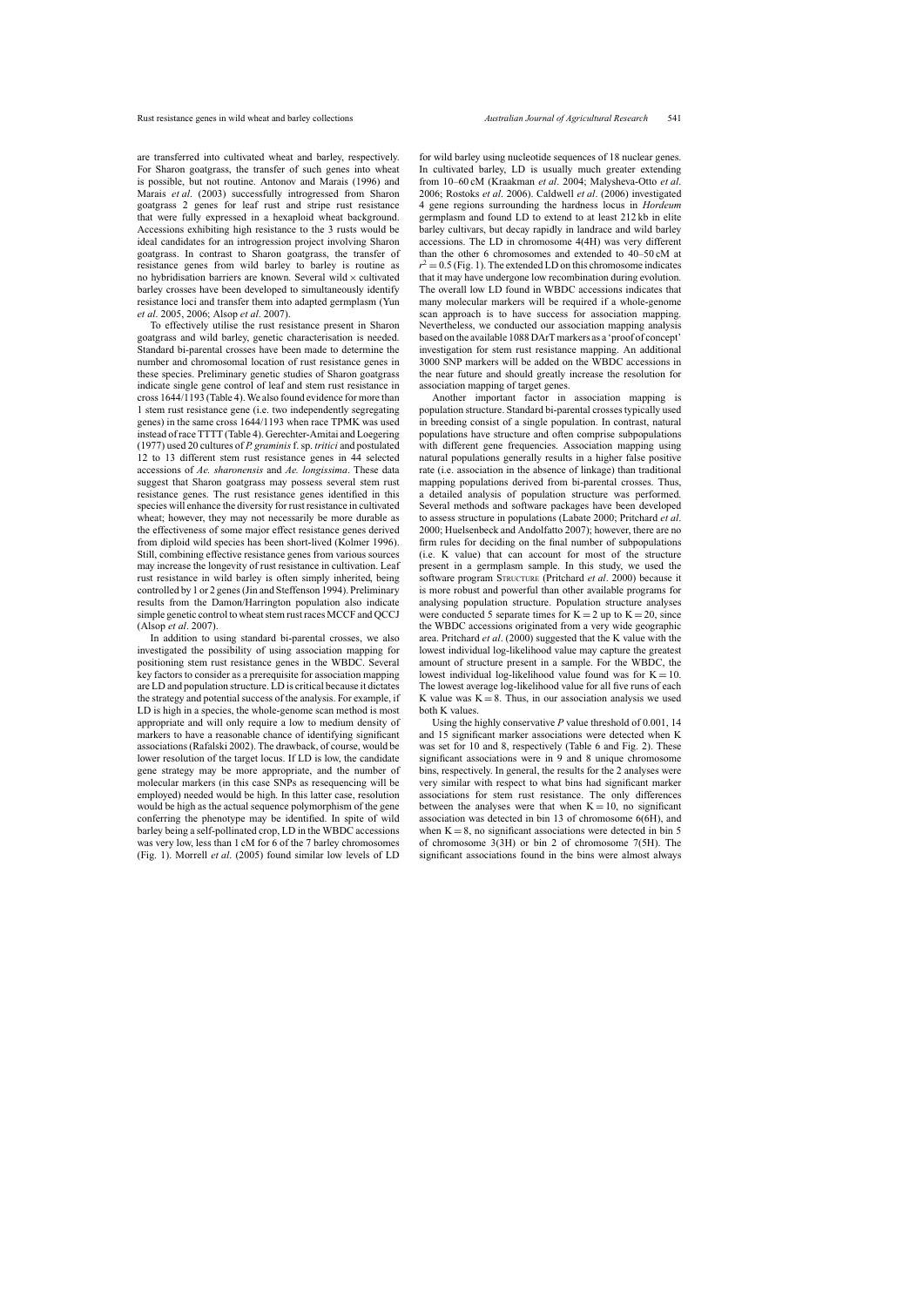<span id="page-10-13"></span><span id="page-10-12"></span><span id="page-10-8"></span><span id="page-10-7"></span><span id="page-10-6"></span><span id="page-10-5"></span><span id="page-10-4"></span>to a single culture of stem rust. The only exception was for bin 2 of chromosome 3(3H), where significant associations were found for both wheat stem rust race MCCF and rye stem rust isolate 92-MN-90. This result may reflect the unique virulence specificities of the 3 rust cultures used in the study. With respect to the different stem rust cultures, the highest number of significant associations was to race MCCF with 9 and 6 marker associations for  $K = 10$  and  $K = 8$ , respectively. This result was surprising because the percentage of WBDC accessions exhibiting resistance to race MCCF waslower (5.7%) than either race QCCJ (10.4%) or isolate 92-MN-90 (20.1%) [\(Table](#page-6-0) 5). In barley, 7 stem rust resistance genes have been described (*Rpg1–5*, *RpgBH*, and *RphU*) (Sun and [Steffenson](#page-12-4) 2005), but only 3 have been mapped on the barley genome. *Rpg1* lies at the telomeric region of the short arm of chromosome 1(7H) (i.e. bin 1), whereas *rpg4* and *Rpg5* are closely linked and lie at the subtelomeric region of chromosome 7(5H) (bin 13) [\(Fig.](#page-8-0) 2). An important result from the association mapping analysis in this study was that 2 significant marker associations were detected for resistance to wheat stem rust race MCCF in the same bin as the *rpg4/Rpg5* complex. *Rpg5*, or *rpg4* together with *Rpg5*, can confer resistance to race MCCF (Sun and Steffenson 2005; B. Steffenson, unpublished data). If 1 of these 2 genes or another with the same resistance spectrum exists in the WBDC, the association analysis detected it. The WBDC accession Damon is resistant to wheat stem rust races MCCF and QCCJ and rye stem rust isolate 92-MN-90. It was crossed with the susceptible barley cultivar Harrington to develop a double haploid mapping population (based on DArT markers) for validation of association mapping. In this population, a single major gene conferring resistance to wheat stem rust races MCCF and QCCJ was identified in bin 13 of chromosome 7(5H), the same bin as *rpg4/Rpg5*. In fact, the same DArT markers found significantly associated with MCCF resistance in bin 13 of this study were found to be closely linked with the major Mendelian resistance locus in Damon/Harrington population (Alsop *et al*. 2007). Thus, association mapping may still be useful for precisely positioning disease resistance loci in a wild progenitor of a crop species with a seemingly unfavourable LD pattern. No significant marker associations were found in bin 1 of chromosome 1(7H) where *Rpg1* resides. The other significant associations found for stem rust resistance may represent unmapped stem rust resistance genes, new genes, or spurious associations. It is important to resolve whether the identified marker associations represent true underlying disease resistance genes or are simply false positives. In this regard, we are validating our association mapping results in four wild  $\times$  cultivated barley mapping populations that include, besides Damon, the WBDC accessions of 41-1, OUH602, and Shechem.

#### <span id="page-10-16"></span><span id="page-10-15"></span><span id="page-10-14"></span><span id="page-10-11"></span><span id="page-10-10"></span><span id="page-10-3"></span><span id="page-10-2"></span><span id="page-10-1"></span><span id="page-10-0"></span>**Acknowledgments**

<span id="page-10-9"></span>This research was funded by the United States Agency for International Development (USAID) program on Comparative Cereal Genomics and the Lieberman-Okinow Endowment Chair at the University of Minnesota. We thank Stephanie Dahl and Tamas Szinyei for excellent technical assistance, Dr James Kolmer for assistance in the leaf rust evaluations, Dr Jacob Manisterski for assistance in the stripe rust evaluation, and Koffi Adragni for statistical assistance. We are indebted to Dr Yehoshua Anikster for suggesting the Sharon goatgrass project and providing the germplasm used in this study. We thank Dr Andrzej Kilian, Ben Alsop, and Jason Carling for their assistance in genotyping the wild barley collection. BJS dedicates this paper to Professor Robert A. McIntosh for his valuable mentoring.

#### **References**

- Alam KB, Gustafson JP (1988) Tan-spot resistance screening of *Aegilops* species. *Plant Breeding* **100**, 112–118. doi: 10.1111/j.1439- 0523.1988.tb00225.x
- Alsop BP, Kilian A, Carling J, Pickering RA, Steffenson BJ (2007) DArT marker-based linkage analysis and inheritance of multiple disease resistance in a wild  $\times$  cultivated barley population. In 'Plant and Animal Genome XV Conference'. 13–17 January 2007, San Diego, CA.
- Anikster Y, Long DL, Manisterski J (1992) Response to wheat leaf rust of *Aegilops* spp. collected in Israel. *Phytopathology* **82**, 114.
- Anikster Y, Manisterski J, Long DL, Leonard KJ (2005) Resistance to leaf rust, stripe rust, and stem rust in *Aegilops* spp. in Israel. *Plant Disease* **89**, 303–308. doi: 10.1094/PD-89-0303
- Antonov AI, Marais GF (1996) Identification of leaf rust resistance genes in *Triticum* species for transfer to common wheat. *South African Journal of Plant Soil* **13**, 55–60.
- Baum M, [Grando](#page-12-4) S, Backes G, Jahoor A, Sabbagh A, Ceccarelli S (2003) QTLs for agronomic traits in the Mediterranean environment identified in recombinant inbred lines of the cross 'Arta' × *H. spontaneum* 41-1. *Theoretical and Applied Genetics* **107**, 1215–1225. doi: 10.1007/ s00122-003-1357-2
- von Bothmer R, Sato K, Komatsuda T, Yasuda S, Fishbeck G (2003) The domestication of cultivated barley. In 'Diversity in barley (*Hordeum vulgare*)'. (Eds R von Bothmer, T van Hintum, H Knupffer, K Sato) pp. 9–27. (Elsevier: New York)
- Breseghello F, Sorrells ME (2006) Association mapping of kernel size and milling quality in wheat (*Triticum aestivum* L.) cultivars. *Genetics* **172**, 1165–1177. doi: 10.1534/genetics.105.044586
- Brown WM Jr, Hill JP, Velasco VR (2001) Barley yellow rust in North America. *Annual Review of Phytopathology* **39**, 367–384. doi: 10.1146/annurev.phyto.39.1.367
- Buntjer JB, Sørensen AP, Peleman JD (2005) Haplotype diversity: the link between statistical and biological association. *Trends in Plant Science* **10**, 466–471. doi: 10.1016/j.tplants.2005.08.007
- Caldwell KS, Russell J, Langridge P, Powell W (2006) Extreme population-dependent linkage disequilibrium detected in an inbreeding plant species, *Hordeum vulgare*. *Genetics* **172**, 557–567. doi: 10.1534/genetics.104.038489
- Chen XM, Moore M, Milus EA, Long DL, Line RF, Marshall D, Jackson L (2002) Wheat stripe rust epidemics and races of *Puccinia striiformis* f. sp. *tritici* in the United States in 2000. *Plant Disease* **86**, 39–46. doi: 10.1094/PDIS.2002.86.1.39
- Clifford BC (1985) Barley leaf rust. In 'The Cereal Rusts Vol. II: Diseases, distribution, epidemiology and control'. (Eds AP Roelfs, WR Bushnell) pp. 173–205. (Academic Press: Orlando, FL)
- Cook RJ, Hims MJ, Vaughan TV (1999) Effects of fungicide spray timing on winter wheat disease control. *Plant Pathology* **48**, 33–50. doi: 10.1046/j.1365-3059.1999.00319.x
- Ecker R, Cahaner A, Dinoor A (1990) The inheritance of resistance to *Septoria* glume blotch II. The wild wheat species *Aegilops speltoides*. *Plant Breeding* **104**, 218–223. doi: 10.1111/j.1439- 0523.1990.tb00426.x
- Falush D, Stephens M, Pritchard JK (2003) Inference of population structure usingmultilocus genotype data: linked loci and correlated allele frequencies. *Genetics* **164**, 1567–1587.
- Fetch TG Jr, Steffenson BJ, Nevo E (2003) Diversity and sources of multiple disease resistance in *Hordeum spontaneum*. *Plant Disease* **87**, 1439–1448. doi: 10.1094/PDIS.2003.87.12.1439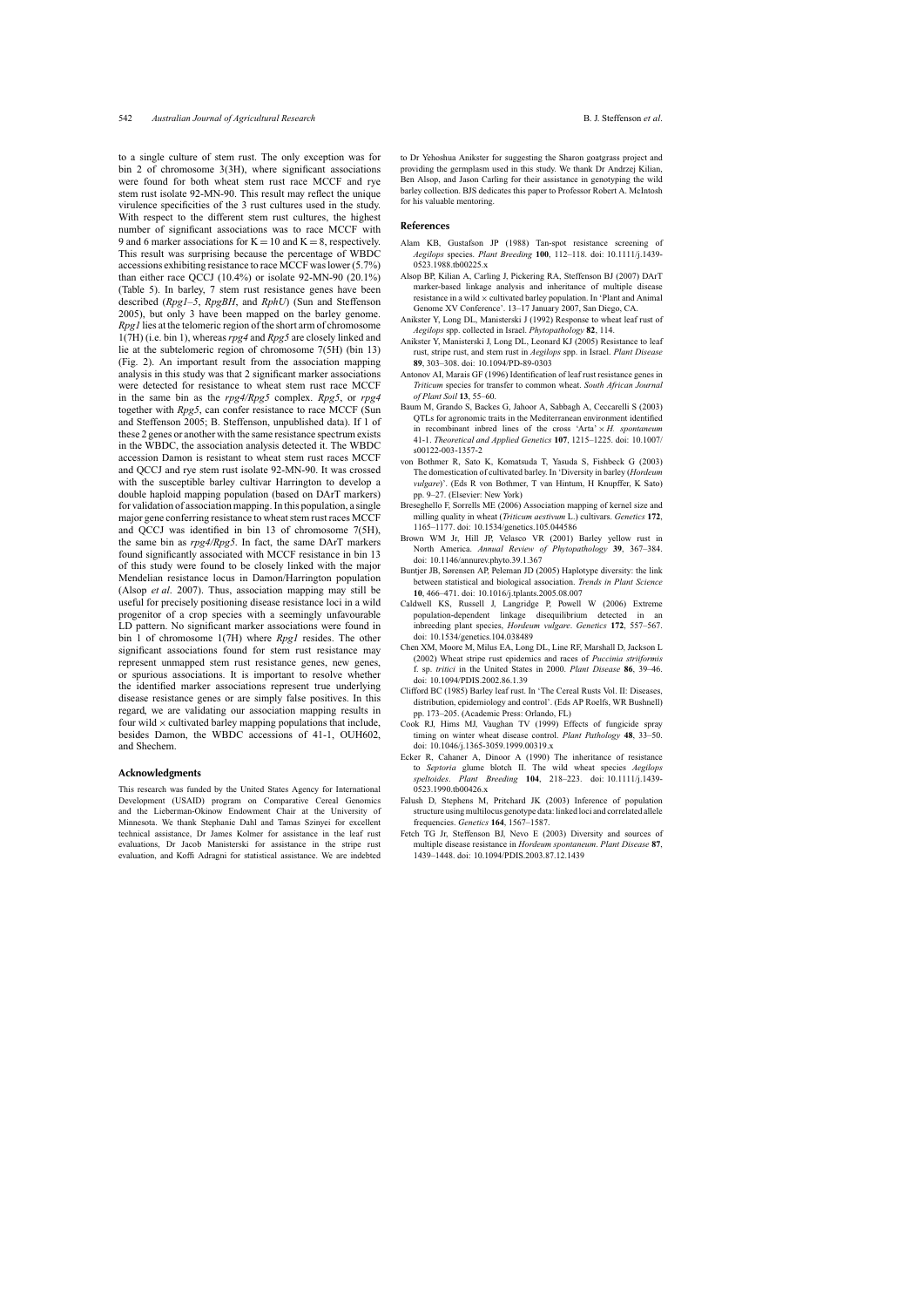- <span id="page-11-16"></span><span id="page-11-15"></span><span id="page-11-11"></span>Friebe B, Jiang J, Raupp WJ, McIntosh RA, Gill BS (1996) Characterization of wheat-alien translocations conferring resistance to diseases and pests: current status. *Euphytica* **91**, 59–87.
- <span id="page-11-9"></span>Gerechter-Amitai ZK, Loegering WQ (1977) Genes for low reaction to *Puccinia graminis tritici* in *Aegilops* and *Triticum*. *Crop Science* **17**, 830–832.
- <span id="page-11-7"></span>Gill BS, Friebe B (2002) Cytogenetics, phylogeny and evolution of cultivated wheats. In 'Bread wheat. Improvement and production'. (Eds BC Curtis, S Rajaram, H Gomez Macpherson) pp. 71–88. (FAO: Rome)
- <span id="page-11-33"></span><span id="page-11-21"></span>Gill BS, Sharma HC, Raupp WJ, Browder LE, Hatchett JH, Harvey TL, Moseman GJ, Waines JG (1985) Evaluation of *Aegilops* species for resistance to wheat powdery mildew, wheat leaf rust, Hessian fly and greenbug. *Plant Disease* **69**, 314–316.
- <span id="page-11-22"></span><span id="page-11-14"></span>Huelsenbeck JP, Andolfatto P (2007) Inference of population structure under a Dirichlet process model. *Genetics* **175**, 1787–1802. doi: 10.1534/genetics.106.061317
- <span id="page-11-29"></span><span id="page-11-12"></span>Jaccoud D, Peng K, Feinstein D, Kilian A (2001) Diversity Arrays: a solid state technology for sequence information independent genotyping. *Nucleic Acids Research* **29**, e25. doi: 10.1093/nar/29.4.e25
- <span id="page-11-17"></span><span id="page-11-5"></span>Jiang J, Friebe B, Gill BS (1994) Recent advances in alien gene transfer in wheat. *Euphytica* **73**, 199–212. doi: 10.1007/BF00036700
- <span id="page-11-28"></span>Jin Y, Singh R (2006) Resistance to recent eastern African stem rust isolates with virulence to *Sr31* in US wheat. *Plant Disease* **90**, 476–480. doi: 10.1094/PD-90-0476
- <span id="page-11-19"></span><span id="page-11-18"></span>Jin Y, Steffenson BJ (1994) Inheritance of leaf rust resistance in cultivated and wild barley. *Heredity* **85**, 451–454.
- <span id="page-11-26"></span><span id="page-11-8"></span>Jin Y, Steffenson BJ, Miller JD (1994) Inheritance of resistance to pathotypes QCC and MCCF of *Puccinia graminis* f. sp. *tritici* in barley line Q21861 and temperature effects on the expression of resistance. *Phytopathology* **84**, 452–455. doi: 10.1094/Phyto-84-452
- <span id="page-11-4"></span>Kennedy BW, Quinton M, Vanarendonk JAM (1992) Estimation of effects of single genes on quantitative traits. *Journal of Animal Science* **70**, 2000–2012.
- <span id="page-11-23"></span>Kimber G, Feldman M (1987) 'Wild wheat—An introduction.' Special Report 353. (College of Agriculture, University of Missouri: Columbia, MO)
- <span id="page-11-24"></span><span id="page-11-0"></span>Kleinhofs A, Graner A (2001) An integrated map of the barley genome. In 'DNA-based markers in plants'. 2nd edn (Eds RL Phillips, I Vasil) pp. 187–199. (Kluwer: Boston)
- <span id="page-11-1"></span>Kolmer JA (1996) Genetics of resistance to wheat leaf rust. *Annual Review of Phytopathology* **34**, 435–455. doi: 10.1146/annurev.phyto. 34.1.435
- <span id="page-11-30"></span><span id="page-11-3"></span>Kolmer JA, Long DL, Huges ME (2004) Physiologic specialization of *Puccinia triticina* on wheat in the United States in 2002. *Plant Disease* **88**, 1079–1084. doi: 10.1094/PDIS.2004.88.10.1079
- <span id="page-11-25"></span><span id="page-11-13"></span>Kraakman ATW, Niks RE, Van den Berg PMMM, Stam P, Van Eeuwijk FA (2004) Linkage disequilibrium mapping of yield and yield stability in modern spring barley cultivars. *Genetics* **168**, 435–446. doi: 10.1534/ genetics.104.026831
- <span id="page-11-32"></span>Kutiel P (1998) Annual vegetation of the coastal sand dunes of the northern Sharon Israel. *Israeli Journal of Plant Sciences* **46**, 287–298.
- <span id="page-11-27"></span>Labate JA (2000) Software for population genetics analyses of molecular data. *Crop Science* **40**, 1521–1528.
- <span id="page-11-20"></span>Legge WG, Metcalfe DR, Chiko AW, Martens JW, Tekauz A (1996) Reaction of Turkish barley accessions to Canadian barley pathogens. *Canadian Journal of Plant Science* **76**, 927–931.
- <span id="page-11-6"></span><span id="page-11-2"></span>Levine MN, Cherewick WJ (1952) Studies on dwarf leaf rust of barley. US Department of Agriculture Technical Bulletin No. 1057.
- <span id="page-11-31"></span>Long DL, Hughes ME (2000) Small grain losses due to rust. Publication No. CDL-EP#007. Available at: www.cdl.umn.edu (accessed on: 12/01/06).
- <span id="page-11-10"></span>Malysheva-Otto LV, Ganal MW, Röder MS (2006) Analysis of molecular diversity, population structure and linkage disequilibrium in a worldwide survey of cultivated barley germplasm (*Hordeum vulgare* L.). *BMC Genetics* **7** Paper 6 (online). doi: 10.1186/1471-2156-7-6
- Manisterski J, Segal A, Levy AA, Feldman M (1988) Evaluation of Israeli *Aegilops* and *Agropyron* species for resistance to wheat leaf rust. *Plant Disease* **72**, 941–944. doi: 10.1094/PD-72-0941
- Marais GF, McCallum B, Marais AS (2006) Leaf Rust and Stripe Rust Resistance Genes Derived from *Aegilops sharonensis. Euphytica* **149**, 373–380. doi: 10.1007/s10681-006-9092-9
- Marais GF, Pretorius ZA, Marais AS, Wellings CR (2003) Transfer of rust resistance genes from *Triticum* species to common wheat. *South African Journal of Plant and Soil* **20**, 193–198.
- Metcalfe DR, Chiko AW, Martens JW, Tekauz A (1977) Reaction of barleys from the Middle East to Canadian pathogens. *Canadian Journal of Plant Science* **57**, 995–999.
- Miller JD, Lambert JW (1955) Variability and inheritance of reaction of barley to race 15B of stem rust. *Agronomy Journal* **47**, 373–377.
- Millet E, Agami M, Ezrati S, Manisterski J, Anikster Y (2006) Distribution of Sharon goat grass(*Aegilopssharonensis* Eig) in Israel. *Israeli Journal of Plant Science* **54**, 243–248.
- Morrell PL, Toleno DM, Lundy KE, Clegg MT (2005) Low levels of linkage disequilibrium in wild barley (*Hordeum vulgare* ssp. *spontaneum*) despite high rates of self-fertilization. *Proceedings of the National Academy of Sciences of the United States of America* **102**, 2442–2447. doi: 10.1073/pnas.0409804102
- Moseman JG, Nevo E, El-Morshidy MA (1990) Reactions of *Hordeum spontaneum* to infection with two cultures of *Puccinia hordei* from Israel and United States. *Euphytica* **49**, 169–175. doi: 10.1007/ BF00027267
- Olivera PD, Anikster Y, Kolmer JA, Steffenson BJ (2007) Resistance of Sharon goatgrass (*Aegilops sharonensis*) to fungal diseases of wheat. *Plant Disease* **91**, (in press).
- Pasquini M (1980) Disease resistance in wheat: II. Behaviour of *Aegilops* species with respect to *Puccinia recondite* f.sp. *tritici*, *Puccinia graminis* f. sp. *tritici* and *Erysiphe graminis* f. sp. *tritici*. *Genetica Agraria* **34**, 133–148.
- Pretorius ZA, Singh RP, Wagoire WW, Payne TS (2000) Detection of virulence to wheat stem rust resistance genes *Sr31* in *Puccinia graminis* f. sp. *tritici* in Uganda. *Plant Disease* **84**, 203.
- Pritchard JK, Przeworski M (2001) Linkage disequilibrium in humans: Models and Data. *Amercan Journal of Human Genetics* **69**, 1–14. doi: 10.1086/321275
- Pritchard JK, Stephens M, Donnelly P (2000) Inference of population structure using multilocus genotype data. *Genetics* **155**, 945–959.
- Rafalski A (2002) Applications of single nucleotide polymorphisms in crop genetics. *Current Opinion in Plant Biology* **5**, 94–100. doi: 10.1016/S1369-5266(02)00240-6
- Roelfs AP (1985) Wheat and rye stem rust. In 'The Cereal Rusts Vol. II: Diseases, distribution, epidemiology and control'. (Eds AP Roelfs, WR Bushnell) pp. 4–37. (Academic Press: Orlando, FL)
- Rostoks N, Ramsay L, MacKenzie K, Cardle L, Bhat PR *et al*. (2006) Recent history of artificial outcrossing facilitates whole-genome association mapping in elite inbred crop varieties. *Proceedings of the National Academy of Sciences of the United States of America* **103**, 18656–18661. doi: 10.1073/pnas.0606133103
- Segal A, Manisterski J, Fischerbeck G, Wahl I (1980) How plant populations defend themselves in natural ecosystems. In 'Plant disease: an advanced treatise'. Vol. 5. (Eds JG Horsfall, EB Cowling) pp. 75–102. (Academic Press: New York)
- Singh RP, Hodson DP, Jin Y, Huerta-Espino J, Kinyua MG, Wanyera R, Njau P, Ward RW (2006) Current status, likely migration and strategies to mitigate the threat to wheat production from race Ug99 (TTKS) of stem rust pathogen. *CAB Reviews: Perspectives in Agriculture, Veterinary Science, Nutrition and Natural Resources.* 1 (No. 054), 13 pp.
- van Slageren M (1993) Taxonomy and distribution of *Aegilops*. In 'Biodiversity and wheat improvement'. (Ed. AB Damania) pp. 67–79. (John Wiley & Sons.: Chichester, UK)